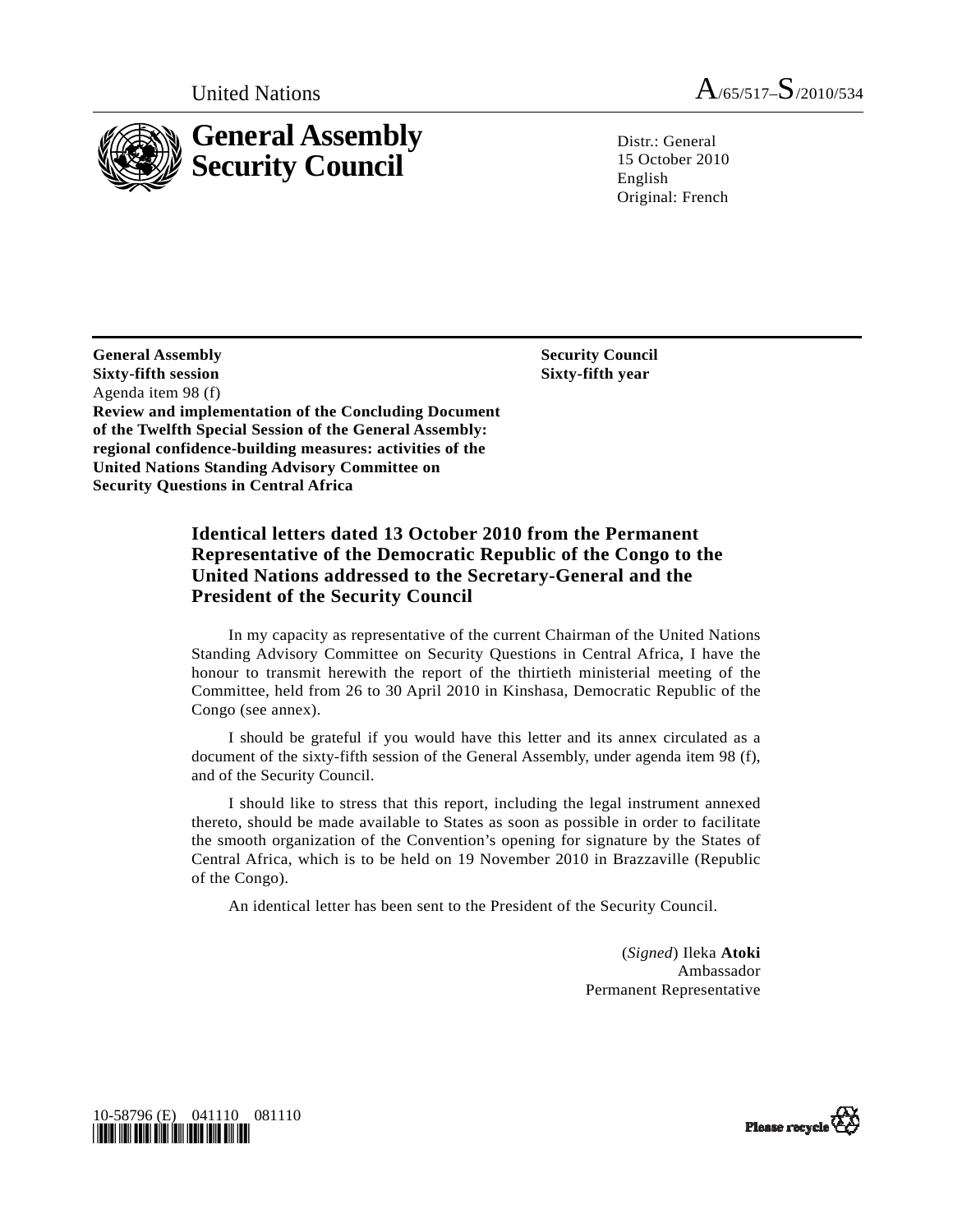# **Annex to the identical letters dated 13 October 2010 from the Permanent Representative of the Democratic Republic of the Congo to the United Nations addressed to the Secretary-General and to the President of the Security Council**

# **Report of the United Nations Standing Advisory Committee on Security Questions in Central Africa**

# **Contents**

| <b>B.</b>       |                |                                                                                                                                                                                                                                          |
|-----------------|----------------|------------------------------------------------------------------------------------------------------------------------------------------------------------------------------------------------------------------------------------------|
|                 | $\mathbf{I}$ . |                                                                                                                                                                                                                                          |
|                 | II.            |                                                                                                                                                                                                                                          |
|                 | III.           |                                                                                                                                                                                                                                          |
|                 | IV.            | Consideration of the revised draft legal instrument for the control, in Central<br>Africa, of small arms and light weapons, their ammunition and all parts and<br>components that can be used for their manufacture, repair and assembly |
|                 |                |                                                                                                                                                                                                                                          |
|                 |                |                                                                                                                                                                                                                                          |
|                 |                |                                                                                                                                                                                                                                          |
|                 |                |                                                                                                                                                                                                                                          |
|                 |                |                                                                                                                                                                                                                                          |
|                 |                |                                                                                                                                                                                                                                          |
|                 |                |                                                                                                                                                                                                                                          |
|                 |                |                                                                                                                                                                                                                                          |
|                 |                |                                                                                                                                                                                                                                          |
|                 |                |                                                                                                                                                                                                                                          |
|                 | V.             |                                                                                                                                                                                                                                          |
|                 |                |                                                                                                                                                                                                                                          |
|                 |                |                                                                                                                                                                                                                                          |
| $\mathcal{C}$ . |                |                                                                                                                                                                                                                                          |

| Central African Convention for the Control of Small Arms and Light Weapons, Their |  |
|-----------------------------------------------------------------------------------|--|
| Ammunition and All Parts and Components That Can Be Used for Their Manufacture,   |  |
|                                                                                   |  |

Annex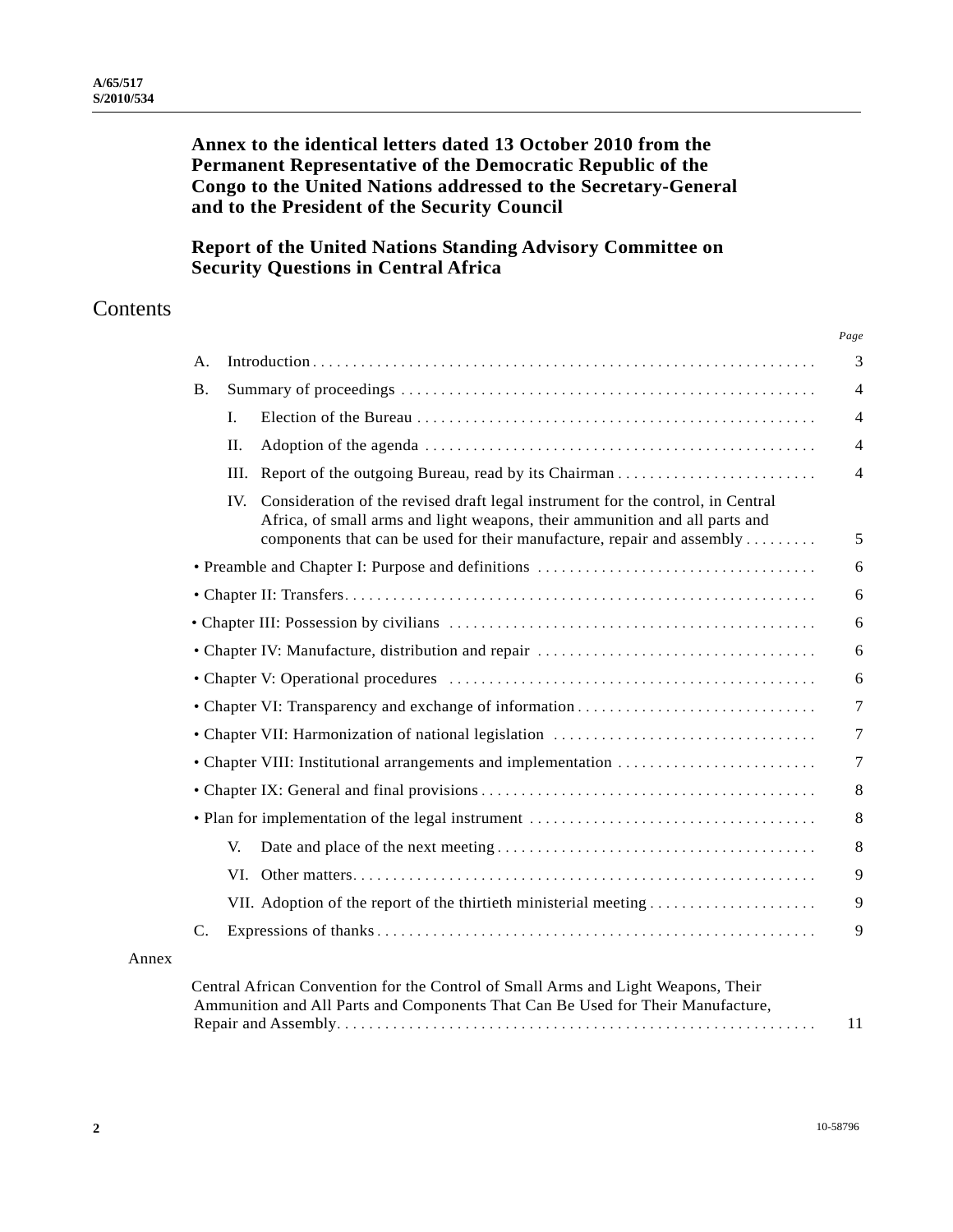# **A. Introduction**

1. The thirtieth ministerial meeting of the United Nations Standing Advisory Committee on Security Questions in Central Africa (UNSAC) was held in Kinshasa, Democratic Republic of the Congo, from 26 to 30 April 2010.

2. The following member States participated in the meeting: the Republic of Angola, the Republic of Burundi, the Republic of Cameroon, the Central African Republic, the Republic of Chad, the Democratic Republic of the Congo, the Republic of the Congo, the Republic of Equatorial Guinea, the Gabonese Republic, the Republic of Rwanda and the Democratic Republic of Sao Tomé and Principe.

3. The secretariat of the Committee was comprised of members of the United Nations Subregional Centre for Peace and Disarmament in Africa (UNREC). The High Representative of the Secretary-General for Disarmament Affairs was represented by Ms. Agnès Marcaillou, Chief of the Regional Disarmament Branch of the Office of Disarmament Affairs.

4. The following United Nations entities took part in the proceedings: the United Nations Centre for Human Rights and Democracy in Central Africa (UNCHRD-CA), the United Nations Peacebuilding Support Office in the Central African Republic (BONUCA) and the United Nations Development Programme (UNDP).

5. The following entities participated as observers: the secretariat of the Economic Community of Central African States (ECCAS), the Commission of the African Union (AU) and the International Organization of la Francophonie (OIF).

- 6. The opening ceremony featured:
	- A message from the Secretary-General of the Economic Community of Central African States (ECCAS), read out by H.E. Mr. Roger Mengue Ekomié, coordinator for the Assistant Secretary-General in charge of the Department for Human Integration, Peace, Security and Stability;
	- A message from the Chairperson of the Commission of the African Union, read out by H.E. Mr. Corentin Ki-Doulaye, representative of the African Union in the Republic of Chad;
	- A message from the Secretary-General of the United Nations, read out by H.E. Ms. Sahle-Work Zewde, Special Representative of the Secretary-General in the Central African Republic;
	- The opening statement by H.E. Mr. Alexis Thambwe Mwamba, Minister for Foreign Affairs of the Democratic Republic of the Congo.

7. The closing statement was delivered on 30 April 2010 by H.E. Mr. Alexis Thambwe Mwamba, Minister for Foreign Affairs of the Democratic Republic of the Congo.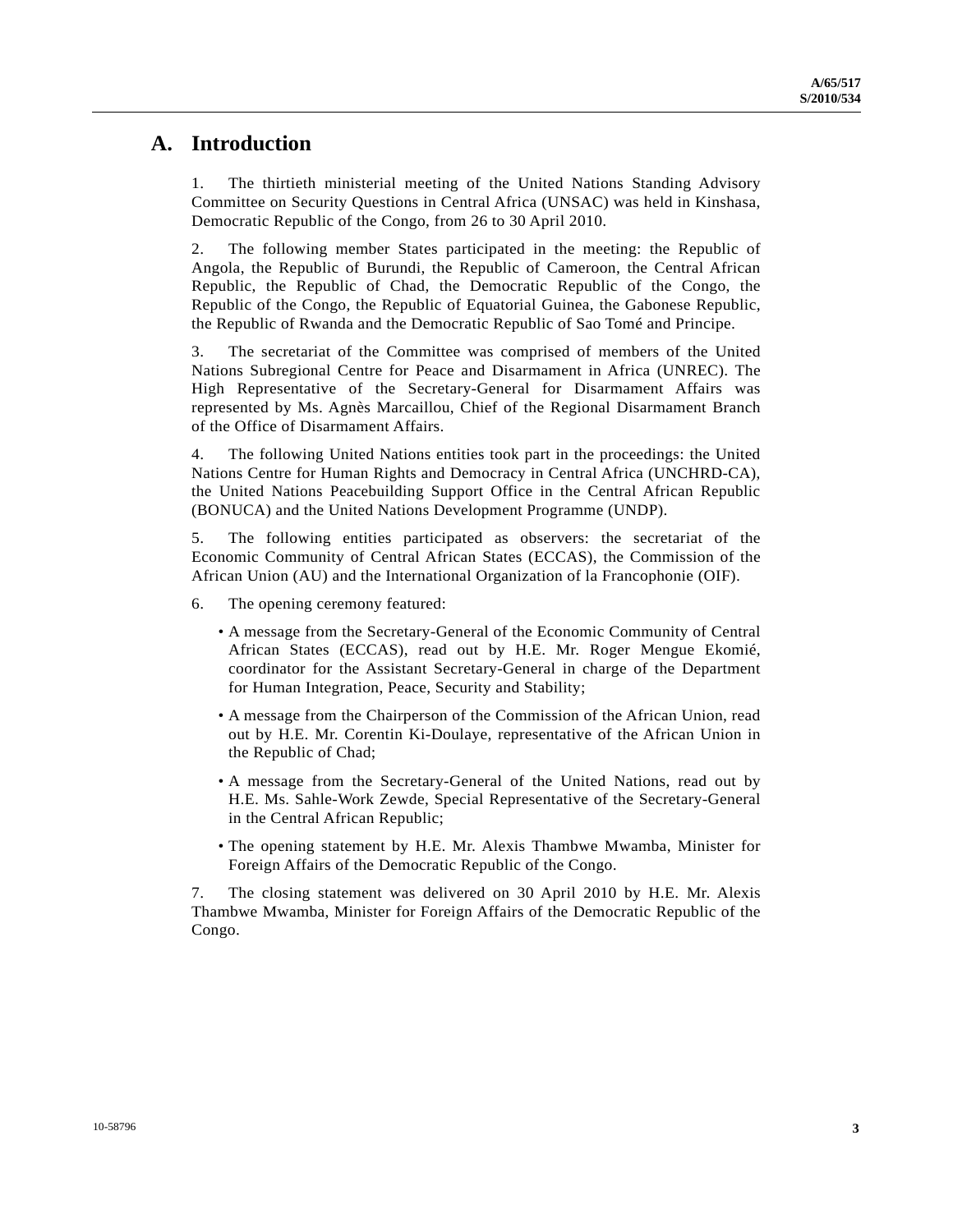# **B. Summary of proceedings**

# **I. Election of the Bureau**

8. H.E. Mr. Alexis Thambwe Mwamba, Minister for Foreign Affairs of the Democratic Republic of the Congo, was elected Chairman of the United Nations Standing Advisory Committee on Security Questions in Central Africa by acclamation.

- 9. The Committee also elected the following countries as members of the Bureau:
	- First Vice-Chairman: Central African Republic
	- Second Vice-Chairman: Republic of Equatorial Guinea
	- Rapporteur: Republic of the Congo.

# **II. Adoption of the agenda**

- 10. The Committee adopted the following agenda:
	- 1. Election of the Bureau.
	- 2. Adoption of the agenda.
	- 3. Report of the outgoing Bureau, read by its Chairman.
	- 4. Consideration of the revised draft legal instrument for the control, in Central Africa, of small arms and light weapons, their ammunition and all parts and components that can be used for their manufacture, repair and assembly.
	- 5. Date and place of the next meeting.
	- 6. Other matters.
	- 7. Adoption of the report of the thirtieth ministerial meeting.

# **III. Report of the outgoing Bureau, read by its Chairman**

11. The States members of the Committee took note of the report of the outgoing Bureau read by its Chairman. They commended the Chairman and the members of the Bureau on the dynamic way in which they had performed their duties, and, in particular, their contribution to the adoption of the General Assembly resolution on the Committee's activities and to the preparation and organization of the thirtieth ministerial meeting, carried out in close cooperation with the Committee secretariat.

12. The States members of the Committee also congratulated the Gabonese Republic on its outstanding election to the United Nations Security Council. In that regard, they welcomed the initiative taken by the Gabonese Presidency of the Security Council in March 2010 to hold a meeting on the topic: "Central African region: Impact of illicit arms trafficking on peace and security".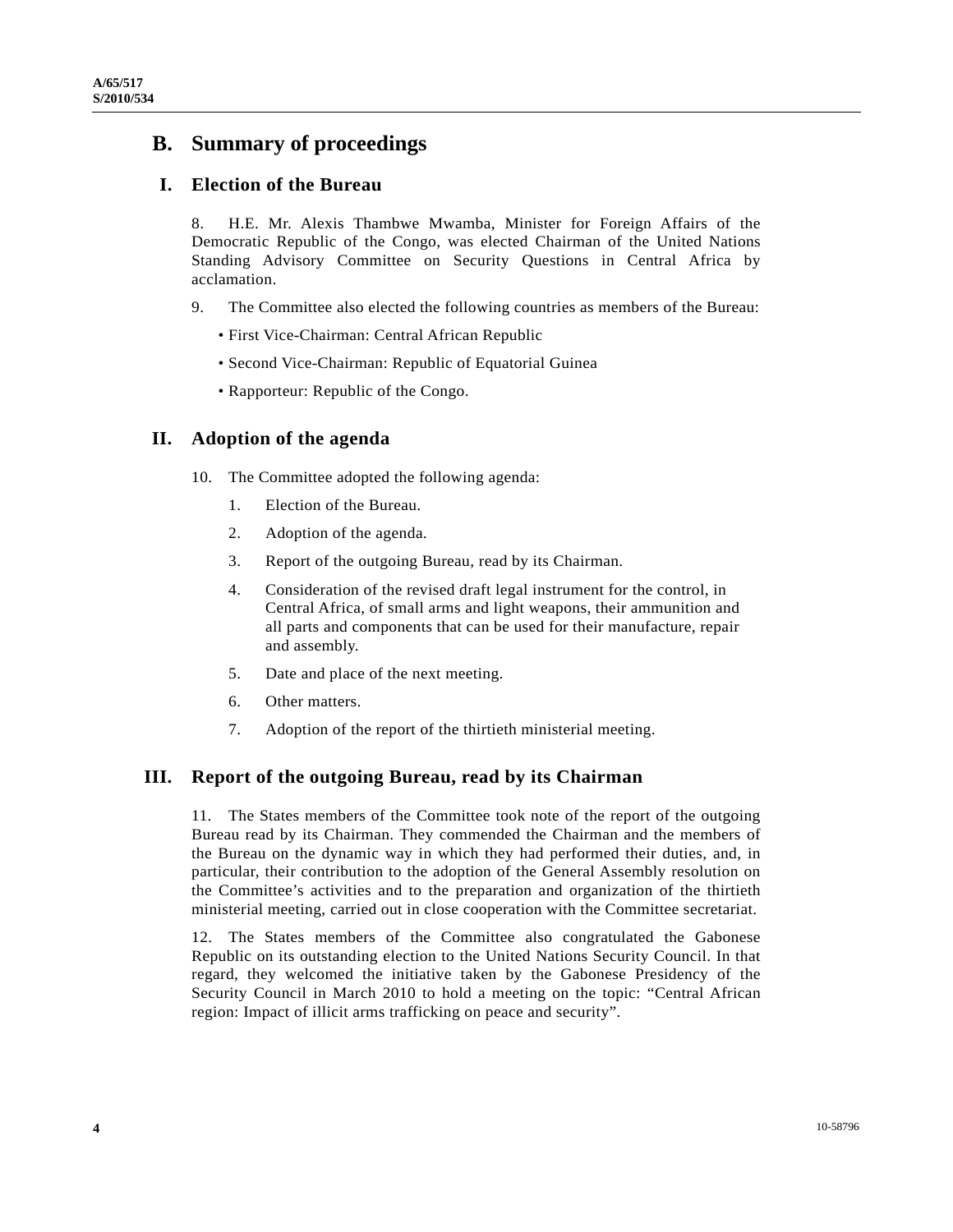# **IV. Consideration of the revised draft legal instrument for the control, in Central Africa, of small arms and light weapons, their ammunition and all parts and components that can be used for their manufacture, repair and assembly**

13. In accordance with the decision taken by the States members of the Committee at its twenty-ninth ministerial meeting, document UNSAC/2010/30/WP.1, entitled "Revised draft legal instrument for the control, in Central Africa, of small arms and light weapons, their ammunition and all parts and components that can be used for their manufacture, repair and assembly" was the basis for the exchanges of views among member States. It had been prepared by the United Nations Regional Centre for Peace and Disarmament in Africa.

14. The States members of the Committee commended the Regional Centre on the quality of the document and expressed their full satisfaction with its content. They reiterated their gratitude to the Government of Austria for its financial support.

15. The States members of the Committee expressed satisfaction that the United Nations Regional Centre for Peace and Disarmament in Africa had taken into account their comments and the contributions of the independent experts who had met on 12 and 13 March 2010 in Nairobi. This meeting of independent experts, most of whom were African, had enabled practitioners such as the representatives of ECCAS, the Regional Centre on Small Arms and Light Weapons in the Great Lakes Region, the Horn of Africa and Bordering States (RECSA), the Economic Community of West African States (ECOWAS) and international lawyers and experts to share with the Committee secretariat the experience they had gained from the formulation and implementation of similar legal instruments.

16. The revised draft legal instrument consists of a preamble and nine chapters.

17. It emerged from the discussions that the revised draft legal instrument reflects the latest developments in the area of regulating the trade in small arms and light weapons and of combating illicit trafficking. It also takes into account the political, security, cultural, legal and institutional specificities of the 11 States members of the Committee. The revised draft legal instrument is aimed at preventing, combating and eradicating illicit trade and trafficking in small arms and light weapons in Central Africa.

18. The States members of the Committee adopted the revised draft legal instrument and decided that its title should be: "Central African Convention for the Control of Small Arms and Light Weapons, Their Ammunition and All Parts and Components That Can Be Used for Their Manufacture, Repair and Assembly", or the "Kinshasa Convention". The document which was adopted is annexed to this report.

19. The States members of the Committee decided to refer to the adoption of the Convention in a resolution of the General Assembly at its sixty-fifth regular session, and to mention that the Convention would be opened for signature by member States at the thirty-first ministerial meeting.

20. The consideration of the revised draft legal instrument, chapter by chapter, may be summarized as follows: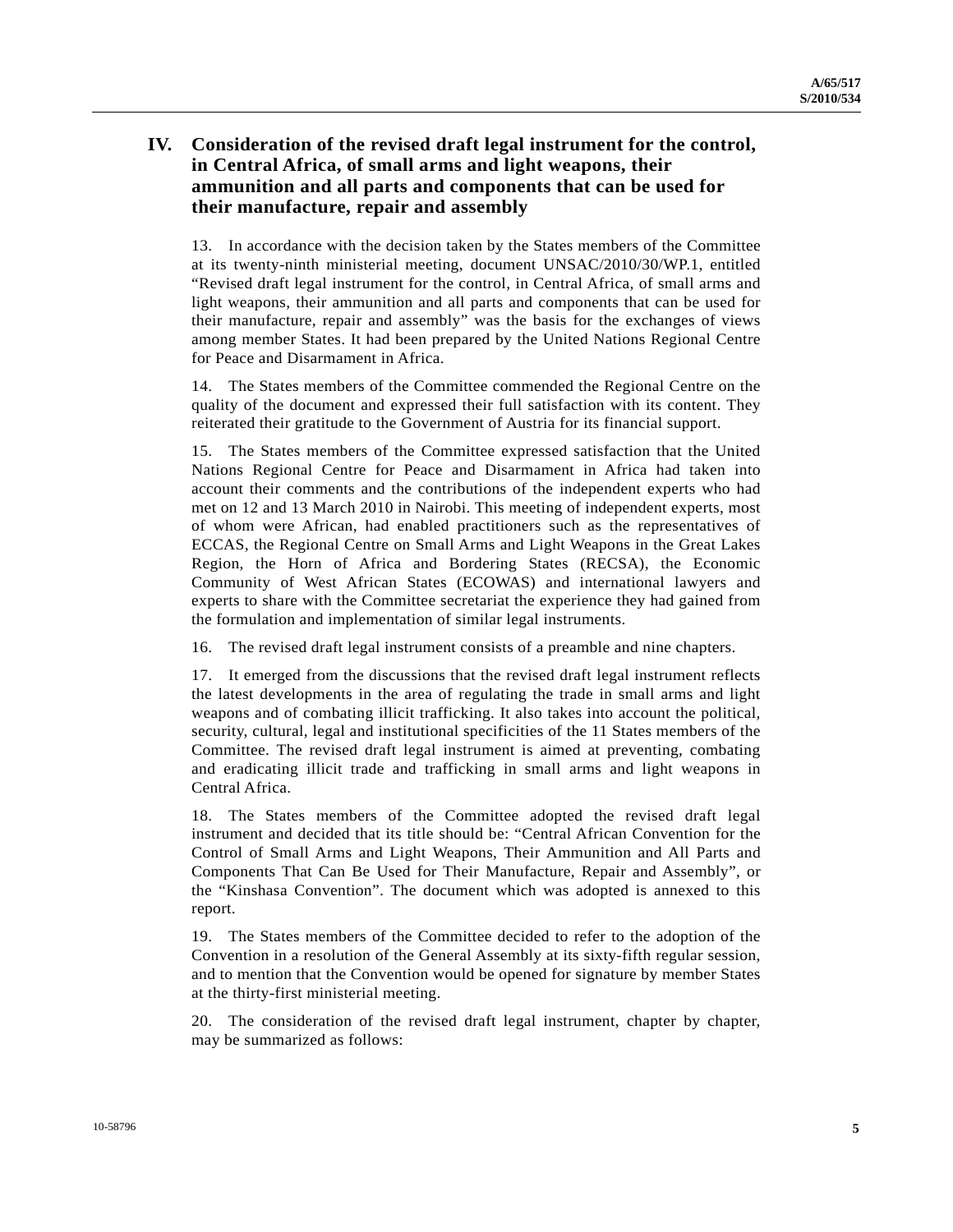## **• Preamble and Chapter I: Purpose and definitions**

21. The States members of the Committee expressed satisfaction with the Preamble, which reflects their concerns about illicit trade and trafficking in small arms and light weapons in Central Africa. They took note of the references made to the link between women, peace and security and to the phenomenon of road blockers and cross-border insecurity. They also expressed satisfaction with the reference made to bladed weapons as tools that can be used for violent and criminal purposes in Central Africa.

22. The States members of the Committee decided that the purpose of the revised draft legal instrument was to prevent, combat and eradicate illicit trade and trafficking in small arms and light weapons in Central Africa. They also expressed agreement with the strengthening of inter-State cooperation, collaboration between the public authorities and civil society organizations, and the monitoring of authorized activities such as transfers, manufacture, possession or use of small arms and light weapons.

23. The States members of the Committee accepted the definitions set forth in the revised draft legal instrument. These definitions derive from relevant texts in existence and/or endorsed at the subregional, regional and international levels.

## **• Chapter II: Transfers**

24. The States members of the Committee accepted a regime for authorization of transfers of weapons and ammunition. They noted that transfers are authorized only for States, and only for necessities of maintaining law and order, defence or participation in peacekeeping operations. On the other hand, transfers are strictly prohibited for non-State armed groups.

## **• Chapter III: Possession by civilians**

25. The States members of the Committee decided to prohibit the possession of small arms by civilians and to authorize, under certain conditions, the possession of light weapons by civilians with the exception of weapons manufactured to military specifications.

26. The States members of the Committee also provided for the adoption of specific national measures to control the possession of light weapons by civilians.

## **• Chapter IV: Manufacture, distribution and repair**

27. The States members of the Committee authorized, under certain conditions, the industrial manufacture and home production of small arms and light weapons, their ammunition and all parts and components that can be used for their manufacture, repair and assembly.

## **• Chapter V: Operational procedures**

28. The States members of the Committee decided that all activities linked to brokering in weapons and ammunition should be regulated at the national level, including registration of private individuals and companies established or operating as brokers. The members also decided that all weapons and their ammunition would be systematically marked in accordance with precise technical specifications.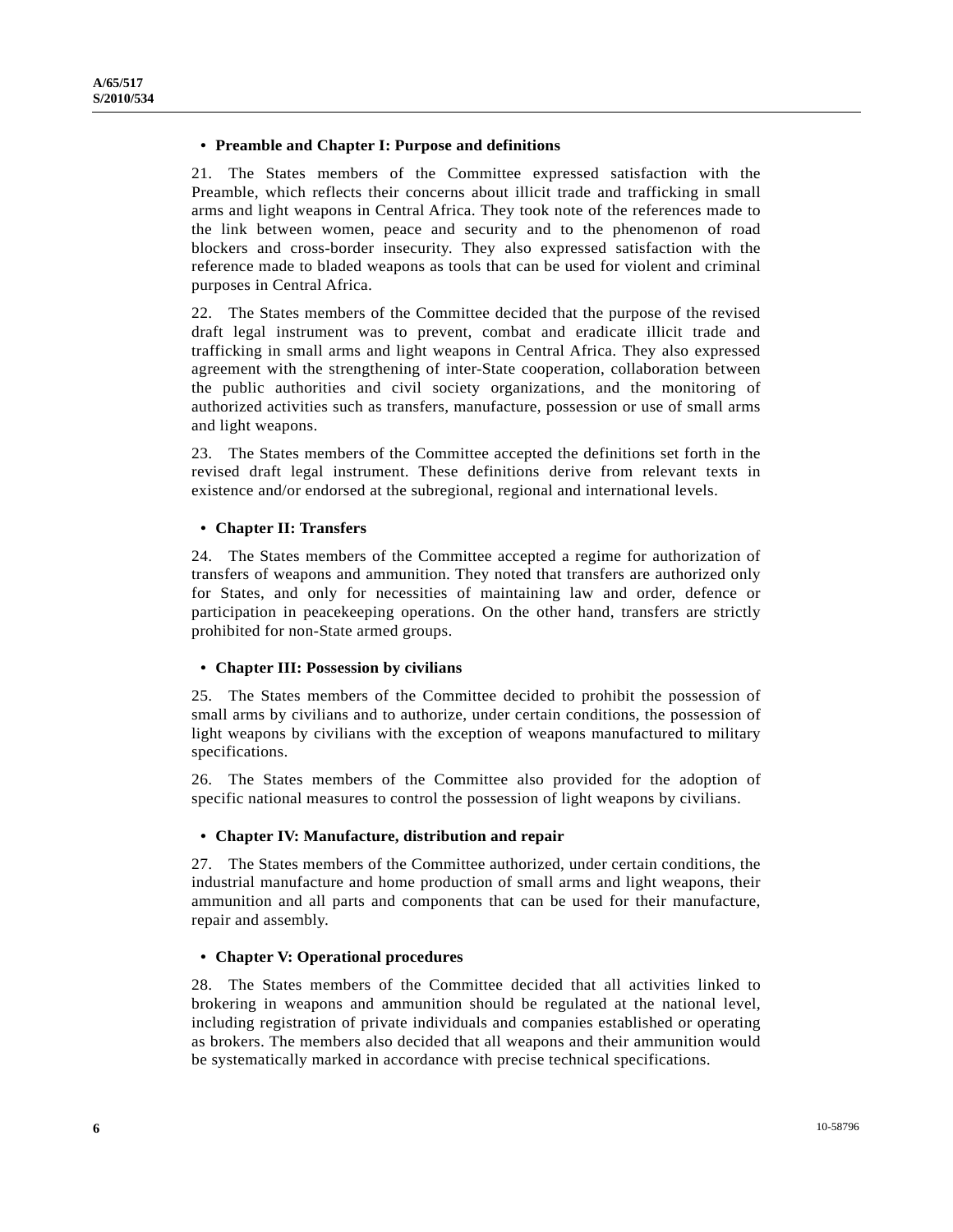29. Furthermore, the States members of the Committee agreed to adopt a tracing procedure to enable the transfer of weapons and ammunition to be monitored. They also indicated their agreement concerning the need to systematically register, collect and destroy all surplus, obsolete or illicit arms and ammunition.

30. The States members of the Committee decided to maintain the security of depots and to adopt the necessary administrative measures to manage stockpiles. States would also be required to maintain border control and to designate a precise number of points for entry of arms and ammunition into their territories.

31. The States members of the Committee decided to develop public and community education and awareness programmes at the local, national and regional levels to promote greater public and community involvement.

## **• Chapter VI: Transparency and exchange of information**

32. The States members of the Committee decided to promote transparency and the exchange of information and to strengthen confidence among them. They decided to establish and maintain centralized national electronic databases on small arms and light weapons, their ammunition and all parts and components that can be used for their manufacture, repair and assembly.

33. In addition, the States members of the Committee entrusted the Secretary-General of ECCAS with establishing and maintaining a subregional electronic database on small arms and light weapons, their ammunition and all parts and components that can be used for their manufacture, repair and assembly. The Secretary-General of ECCAS would also establish and maintain, in order to ensure control of their movement, a subregional database on weapons used in peacekeeping operations. He would take the necessary steps to cooperate with international suppliers and to ensure that they conform to the spirit and letter of the legal instrument.

## **• Chapter VII: Harmonization of national legislation**

34. The States members of the Committee agreed to revise, update and harmonize their respective national legislation, including provisions to criminalize or impose civil penalties on certain practices.

35. Furthermore, appropriate mechanisms would be established or strengthened to combat corruption linked to illicit manufacture, possession and use of, and trafficking in, small arms and light weapons, their ammunition and all parts and components that can be used for their manufacture, repair and assembly.

## **• Chapter VIII: Institutional arrangements and implementation**

36. The States members of the Committee decided to appoint national focal points on small arms and light weapons in their respective countries. In addition, they decided to create national commissions to coordinate action to combat illicit trade and trafficking in small arms and light weapons. The focal points would also serve as permanent secretaries and/or chairmen of the national commissions.

37. The States members of the Committee also agreed to provide the secretariat of ECCAS with the institutional and operational capacities commensurate with its responsibilities in implementing the legal instrument. The secretariat of ECCAS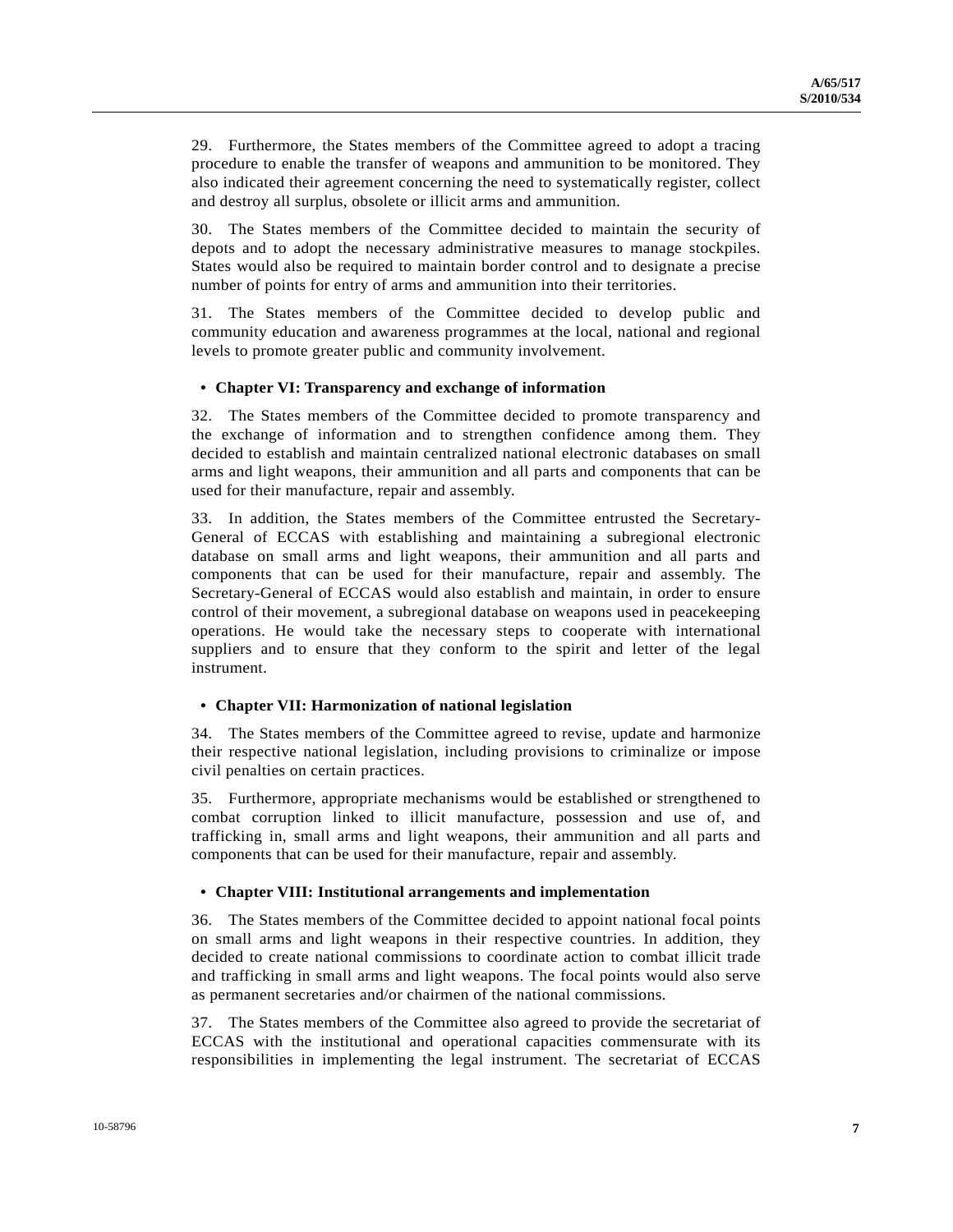would, among other tasks, have the responsibility of facilitating the establishment of a network of civil society organizations, mobilizing the necessary resources, providing financial and technical support to member States and non-governmental organizations, preparing an annual report and ensuring follow-up and appraisal of the implementation of the legal instrument.

## **• Chapter IX: General and final provisions**

38. The States members of the Committee decided that accession to the Convention would be open to all States members of the Committee. However, any other interested State not a member of the Committee may also accede upon a decision to that end by the Conference of States Parties.

39. In addition, the Secretary-General of the United Nations is designated the depositary of the Convention, which will enter into force on the date of deposit of the sixth instrument of ratification.

## **• Plan for implementation of the legal instrument**

40. The States members of the Committee considered in first reading document UNSAC/2010/30/WP.2 entitled "Preliminary draft plan for implementation of the legal instrument". At the request of States, it was prepared by the United Nations Regional Centre for Peace and Disarmament in Africa to accompany the legal instrument. It includes actions to be undertaken by member States at the national level and by the ECCAS secretariat at the subregional level. The actions consist of three types: institutional, prescriptive and operational measures.

41. The States members of the Committee commended the Regional Centre for Peace and Disarmament in Africa on the quality of the document. They recommended that each member State should, at the national level, consider the preliminary draft plan for implementation of the legal instrument, with the participation of the various ministries. The States members of the Committee decided to draft written recommendations at the close of the said consultations and to transmit them to the committee secretariat by 31 July 2010 at the latest.

42. The States members of the Committee decided to include in the agenda of the thirty-first ministerial meeting consideration of the preliminary draft plan for implementation of the Convention, the text of which should be sent to them one month before the holding of the ministerial meeting.

# **V. Date and place of the next meeting**

43. The States members of the Committee decided to hold the thirty-first ministerial meeting in November 2010.

44. The States members of the Committee recommended that the Secretariat should hold consultations to decide on the venue and precise dates, which would be communicated to the member States in due course.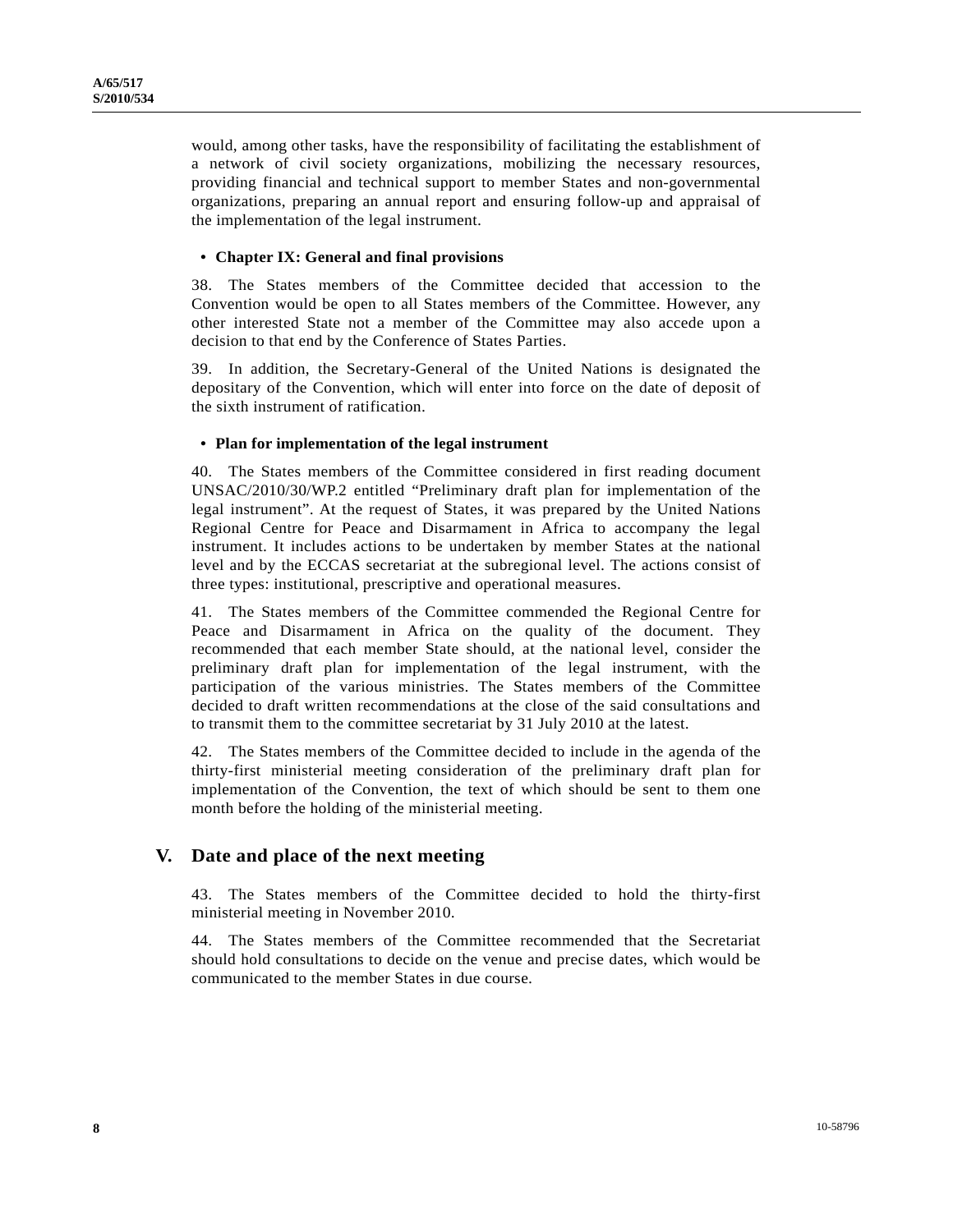# **VI. Other matters**

45. The States members of the Committee followed attentively the important statement by the head of the delegation of Cameroon on maritime piracy in the Gulf of Guinea. Given the seriousness and urgency of the problem, they recommended that ECCAS and the Commission of the Gulf of Guinea should organize as soon as possible a subregional conference on maritime piracy in Central Africa. The members also recommended that the item should be included in the agenda of the thirty-first ministerial meeting.

# **VII. Adoption of the report of the thirtieth ministerial meeting**

46. The States members of the Committee adopted the present report on 30 April 2010. They expressed their appreciation to the United Nations Office for Disarmament Affairs for the technical assistance and expertise that it continues to provide to them.

47. The States members of the Committee reiterated their gratitude to the Secretary-General of the United Nations for the support given by the Organization to the work of the Committee, and for its contribution to peace and security in Central Africa.

# **C. Expressions of thanks**

48. The following expression of thanks was read out by the head of the delegation of the Democratic Republic of Sao Tomé and Principe:

 "We, representatives of the States members of the United Nations Standing Advisory Committee on Security Questions in Central Africa, gathered on the occasion of the thirtieth ministerial meeting, from 26 to 30 April 2010, in Kinshasa, Democratic Republic of the Congo;

- Reaffirm our attachment to the ideals of peace, stability and security that are so necessary for our respective peoples and for the socio-economic development of our subregion;
- Welcome the efforts made by our countries, individually and collectively, to promote peace, security, stability and development, including through the adoption of a convention for the control of small arms and light weapons in our subregion;
- Welcome the atmosphere of conviviality, brotherhood and mutual trust that has prevailed throughout our work;
- Express our sincere thanks and our profound gratitude to His Excellency Mr. Joseph Kabila Kabange, President of the Democratic Republic of the Congo, and to the Congolese Government and people, for the warm and fraternal welcome we have received during our stay in the Democratic Republic of the Congo."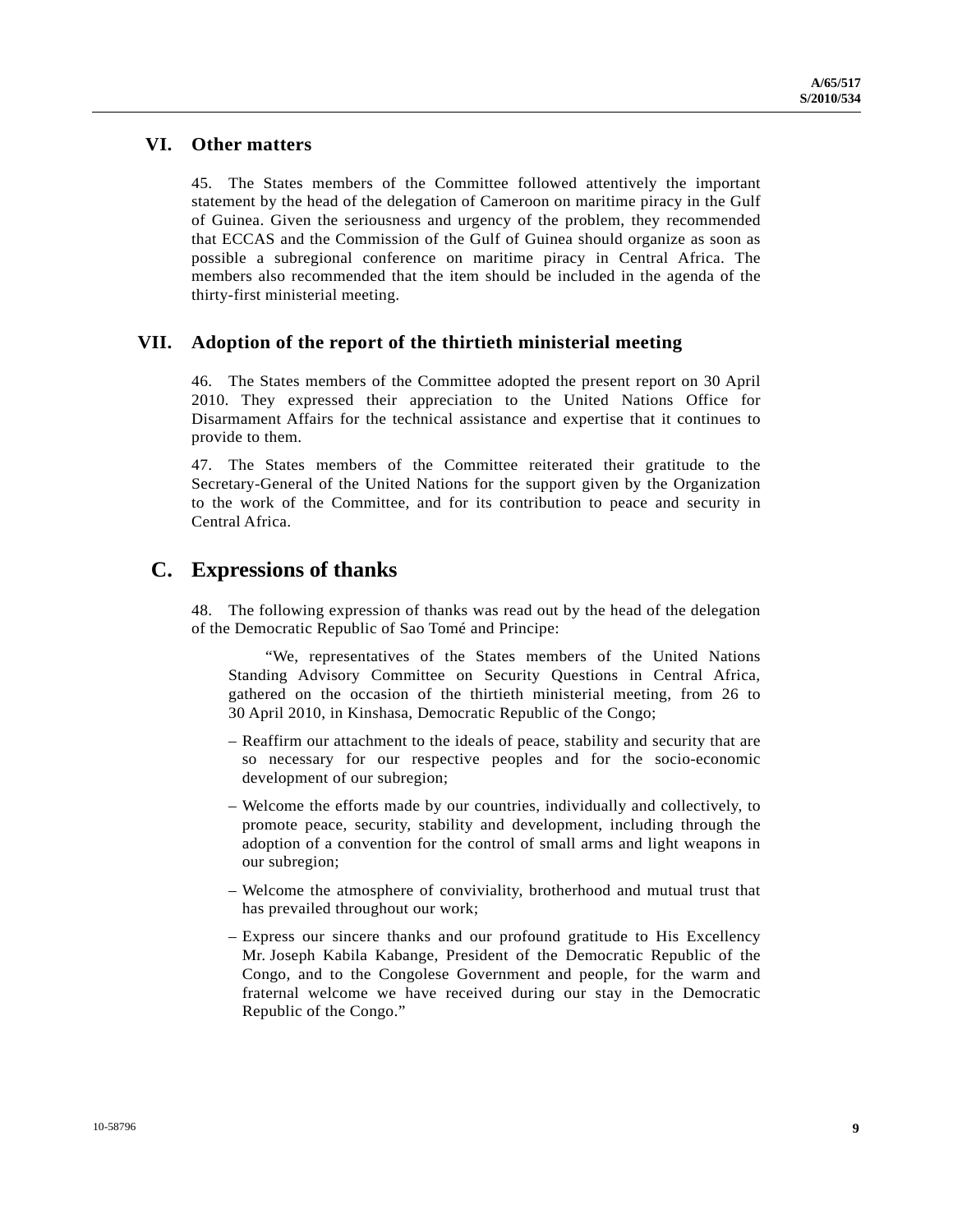49. The following special expression of thanks was read out by the Deputy Minister for Foreign Affairs, International Cooperation and la Francophonie of the Gabonese Republic:

 "We, States members of the United Nations Standing Advisory Committee on Security Questions in Central Africa, having participated in the thirtieth ministerial meeting, held from 26 to 30 April 2010 in Kinshasa, Democratic Republic of the Congo;

- Resolved to make our subregion a zone of peace, stability and security conducive to the economic and social development of our respective States;
- Satisfied with the adoption of the Central African Convention for the Control of Small Arms and Light Weapons, Their Ammunition and All Parts and Components That Can Be Used for Their Manufacture, Repair and Assembly;

 Express our profound gratitude to the United Nations Office for Disarmament Affairs and the Regional Centre for Peace and Disarmament in Africa for the excellent work accomplished and the outstanding collaboration achieved during the drafting of the instrument."

Done at Kinshasa on 30 April 2010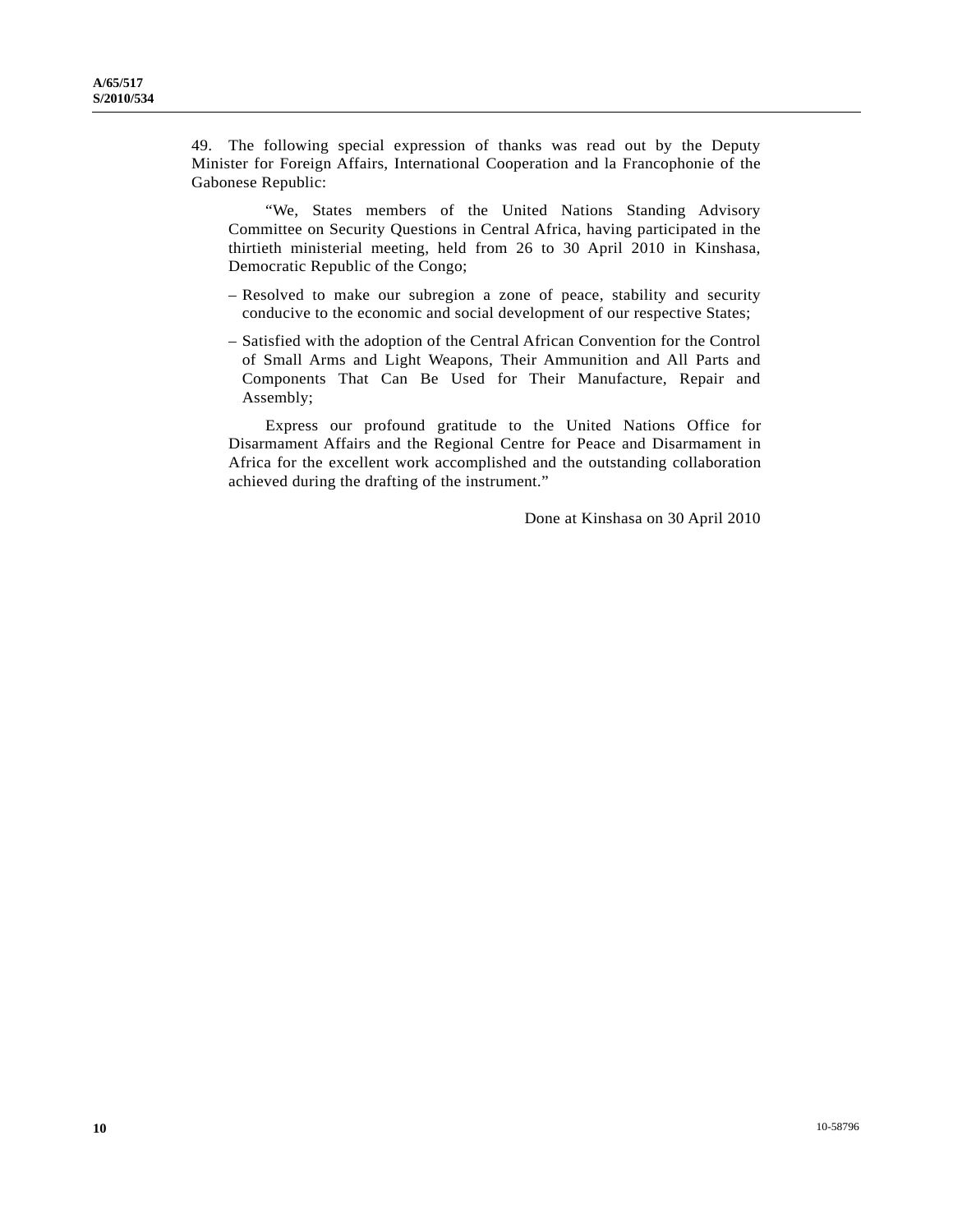*Page*

# **Annex**

# **Central African Convention for the Control of Small Arms and Light Weapons, Their Ammunition and All Parts and Components That Can Be Used for Their Manufacture, Repair and Assembly**

# Summary

| -12 |
|-----|
| -13 |
| 16  |
| 18  |
| 20  |
| 22  |
| 26  |
| 30  |
| 31  |
| 33  |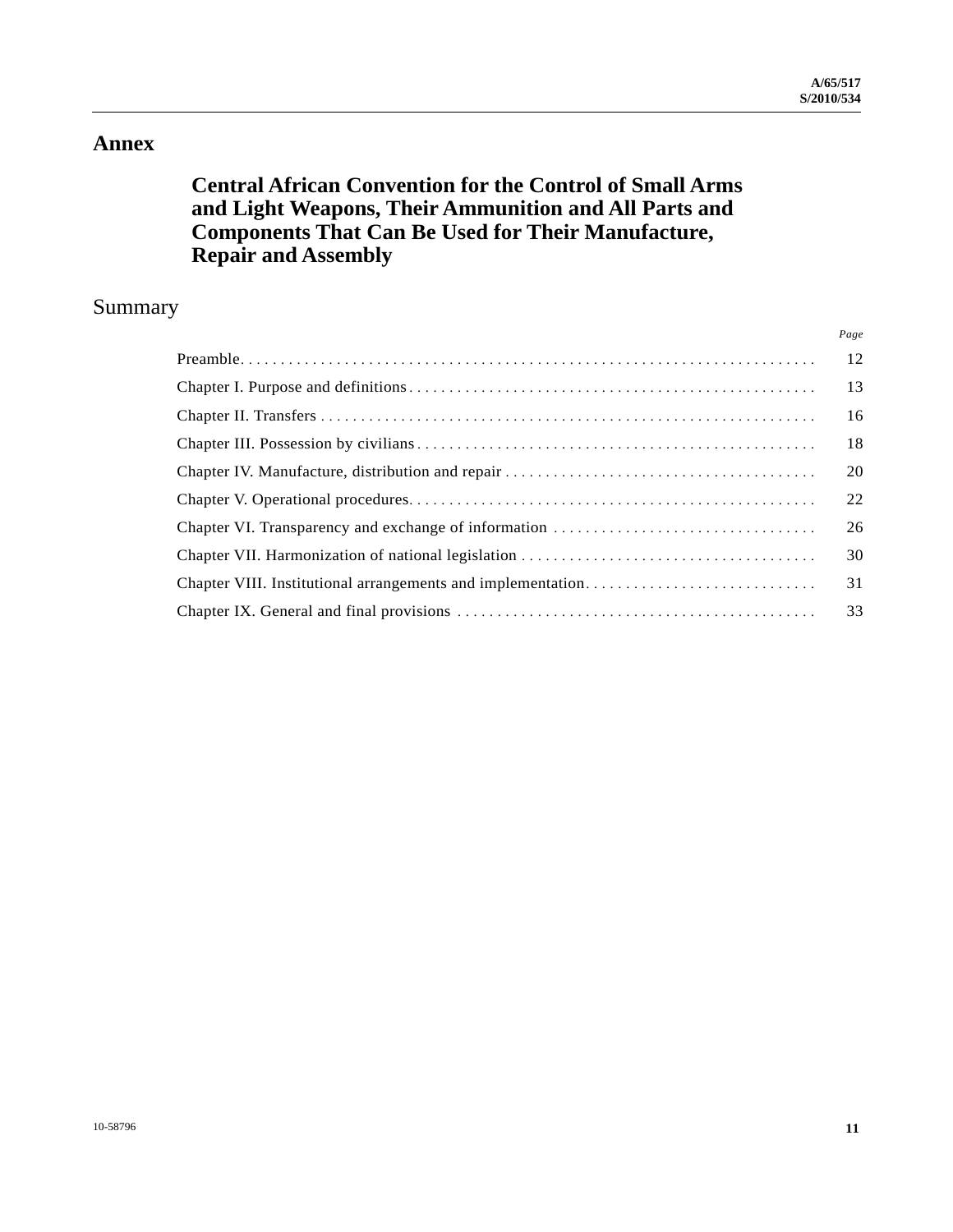## **PREAMBLE**

 We, Heads of State and Government of the States members of the Economic Community of Central African States (ECCAS) and the Republic of Rwanda, and States members of the United Nations Standing Advisory Committee on Security Questions in Central Africa ("the Committee");

*Recalling* the principles of the Charter of the United Nations, especially those concerning disarmament and arms control and those inherent in the right of States of individual or collective self-defence, non-intervention and non-interference in the internal affairs of another State, and prohibition of the use or threat to use force;

*Taking into account* the importance of the Protocol against the Illicit Manufacturing of and Trafficking in Firearms, Their Parts and Components and Ammunition, supplementing the United Nations Convention against Transnational Organized Crime; the United Nations Programme of Action to Prevent, Combat and Eradicate the Illicit Trade in Small Arms and Light Weapons in All Its Aspects; the International Instrument to Enable States to Identify and Trace, in a Timely and Reliable Manner, Illicit Small Arms and Light Weapons; and the United Nations Basic Principles on the Use of Force and Firearms by Law Enforcement Officials;

*Reaffirming* the importance of United Nations Security Council resolution 1325 (2000) and subsequent resolutions 1820 (2008), 1888 (2009) and 1889 (2009) on women, peace and security;

*Taking into account* the importance of the United Nations Convention on the Elimination of All Forms of Discrimination against Women, and also the Windhoek Declaration and the Namibia Plan of Action on Mainstreaming a Gender Perspective in Multidimensional Peace Support Operations;

*Reaffirming also* the importance of Security Council resolution 1612 (2005) and subsequent resolutions on children and armed conflict and condemning the recruitment of children in armed forces and their participation in armed conflicts;

*Recalling also* the relevant provisions of the Constitutive Act of the African Union and the Bamako Declaration on an African Common Position on the Illicit Proliferation, Circulation and Trafficking of Small Arms and Light Weapons;

*Aware* of the harmful effects on development of the chaotic proliferation and uncontrolled circulation of small arms and light weapons, and the fact that poverty and the lack of prospects for a better future create conditions conducive to the misuse of such arms, especially by youth;

*Taking account also* of the actions taken under the Brazzaville Programme of Priority Activities for the implementation in Central Africa of the United Nations Programme of Action to Prevent, Combat and Eradicate the Illicit Trade in Small Arms and Light Weapons in All Its Aspects;

*Taking account also* of the importance of instruments for the implementation of confidence-building measures among Central African States, such as the Non-Aggression Pact, the Mutual Assistance Pact and the Protocol relating to the Council for Peace and Security in Central Africa (COPAX).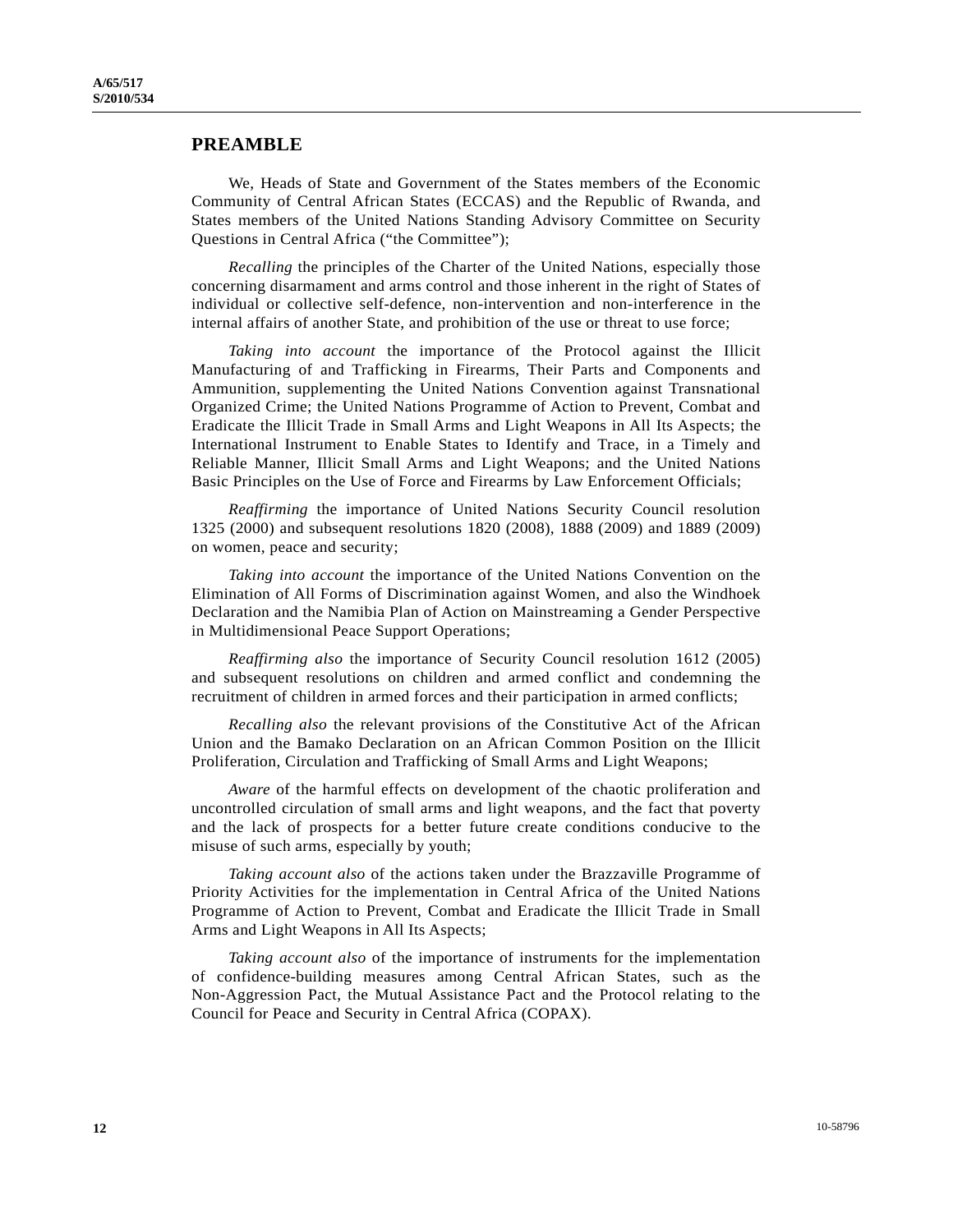*Considering* that the illicit trade and trafficking in small arms and light weapons poses a threat to the stability of States and to the security of their populations by, inter alia, promoting armed violence, prolonging armed conflict and encouraging the illicit exploitation of natural resources;

*Mindful* of the need to ensure that peace and security remain one of the major goals of relations among Central African States;

*Taking into account* the porous nature of borders between our States and how difficult it is for States to stop the illicit trade and trafficking in small arms and light weapons, their ammunition and all parts and components that can be used for their manufacture, repair and assembly;

*Recalling* that bladed weapons are tools that can be used for violent and criminal purposes;

*Anxious* to fight the phenomenon of roadblockers, cross-border insecurity and organized crime;

*Recognizing* the important contribution of civil society organizations in the fight against the illicit trade and trafficking in small arms and light weapons;

*Taking into account* that certain members of the Committee have signed the Protocol on the Control of Firearms, Ammunition and Other Related Materials in the Southern African Development Community Region and the Nairobi Protocol for the Prevention, Control and Reduction of Small Arms and Light Weapons in the Great Lakes Region and the Horn of Africa, and considering that this Convention is fully consistent with the efforts being made by the Central African States to combat illicit weapons at the subregional, continental and global level;

*Bearing in mind* the adoption on 18 May 2007, of the Sao Tomé Initiative whereby the States that are members of the Committee decided, inter alia, to draw up a legal instrument on the control of small arms and light weapons in Central Africa;

*Have agreed as follows*:

## **CHAPTER I: PURPOSE AND DEFINITIONS**

#### **Article 1: Purpose**

The purpose of this Convention is to:

Prevent, combat and eradicate, in Central Africa, the illicit trade and trafficking in small arms and light weapons, their ammunition and all parts and components that can be used for their manufacture, repair and assembly;

 2. Strengthen the control, in Central Africa, of the manufacture, trade, movement, transfer, possession and use of small arms and light weapons, their ammunition and all parts and components that can be used for their manufacture, repair and assembly;

 3. Combat armed violence and ease the human suffering caused in Central Africa by the illicit trade and trafficking in small arms and light weapons, their ammunition and all parts and components that can be used for their manufacture, repair and assembly;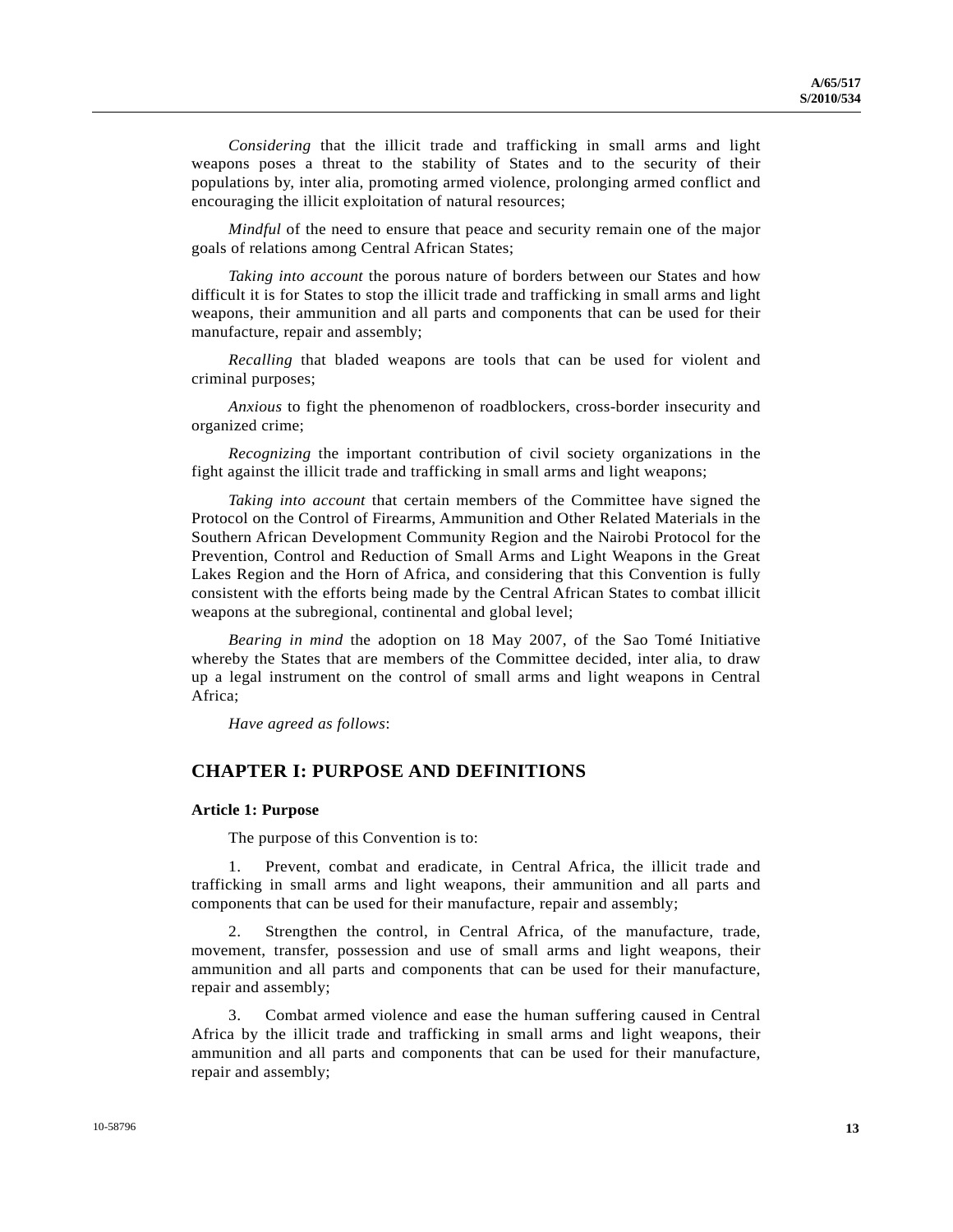4. Foster cooperation and confidence among States Parties and cooperation and dialogue among Governments and civil society organizations.

#### **Article 2: Definitions**

For the purposes of this Convention:

 (a) Small arms and light weapons: any man-portable lethal weapon that expels or launches, is designed to expel or launch, or may be readily converted to expel or launch a shot, bullet or projectile by the action of an explosive, excluding antique small arms and light weapons or their replicas. Antique small arms and light weapons and their replicas shall be defined in accordance with domestic law. In no case shall antique small arms and light weapons include those manufactured after 1899;

 (b) Small arms: broadly speaking, weapons designed for individual use. They include, inter alia, revolvers and self-loading pistols, rifles and carbines, sub-machine guns, assault rifles and light machine guns;

 (c) Light weapons: broadly speaking, weapons designed for use by two or three persons serving as a crew, although some may be carried and used by a single person. They include, inter alia, heavy machine guns; hand-held under-barrel and mounted grenade launchers; portable anti-aircraft guns; portable anti-tank guns; recoilless rifles; portable launchers of anti-tank missile and rocket systems; portable launchers of anti-aircraft missile systems; and mortars of a calibre of less than 100 millimetres;

 (d) Ammunition: the complete round or its components, including cartridge cases, primers, propellant powder, bullets or projectiles, that are used in a firearm, provided that those components are themselves subject to authorization in the respective State Party;

 (e) Transfer: the import, export, transit, trans-shipment and transport or other movement to, across and from the territory of one State Party of small arms and light weapons, their ammunition and all parts and components that can be used for their manufacture, repair and assembly;

Illicit: anything done in violation of the provisions of this Convention;

 (g) Illicit manufacturing: manufacturing or assembly of small arms and light weapons, their parts and components or their ammunition:

– from parts and components illicitly trafficked;

- without a licence or authorization from a competent authority of the State Party where the manufacture or assembly takes place;
- without marking the small arms and light weapons at the time of manufacture, in accordance with this Convention;

 (h) Illicit trafficking: the import, export, acquisition, sale, delivery, movement or transfer of small arms and light weapons, their ammunition and parts and components that can be used for their manufacture, repair and assembly from across the territory of one State Party to that of another State Party if any one of the States Parties concerned does not authorize it in accordance with the terms of this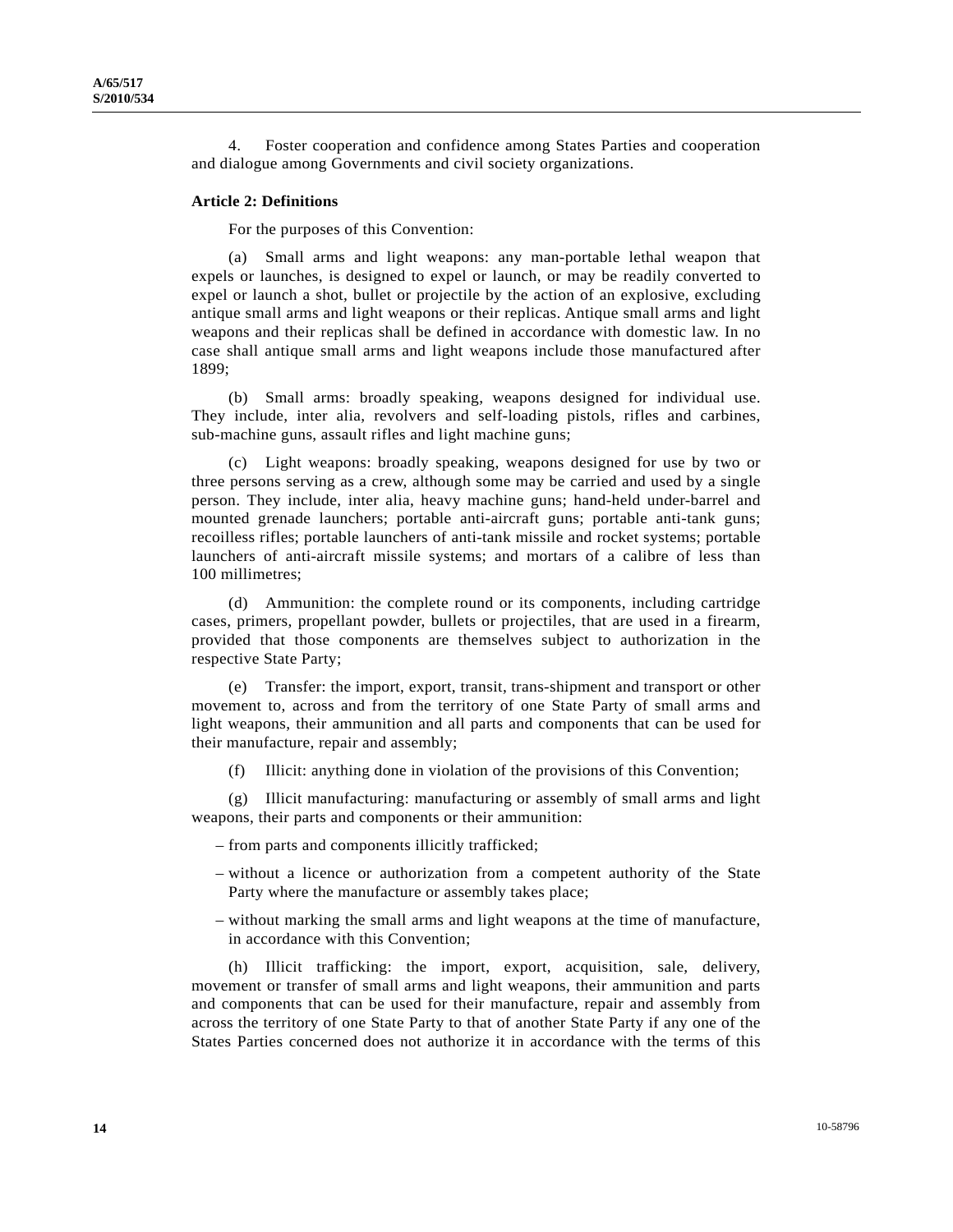Convention or if the weapons and ammunition are not marked in accordance with this Convention;

 (i) Parts and components: that can be used for the manufacture, repair and assembly of small arms and light weapons and their ammunition (9): any element or replacement element specifically designed for small arms or light weapons and essential to their operation, including a barrel, frame or receiver, slide or cylinder, bolt or breechblock, and any device designed or adapted to diminish the sound caused by firing a such a weapon, and any chemical substance serving as an active material and used as a propellant or explosive agent;

 (j) Tracing: the systematic tracking of illicit small arms and light weapons, their ammunition and parts and components that can be used for their manufacture, repair or assembly, found or seized in the territory of a State from the point of manufacture or the point of importation through the lines of supply to the point at which they became illicit;

 (k) Broker: any person or entity acting as an intermediary that brings together relevant parties and arranges or facilitates a potential transaction of small arms and light weapons in return for some form of benefit, whether financial or otherwise;

 (l) Brokering activities: can take place in the broker's country of nationality, residence or registration; they can also take place in another country. The small arms and light weapons do not necessarily pass through the territory of the country where the brokering activity takes place, nor does the broker necessarily take ownership of them;

 (m) Activities closely associated with brokering: activities that do not necessarily, in themselves, constitute brokering may be undertaken by brokers as part of the process of putting a deal together to gain a benefit. These may include, for example, acting as dealers or agents in small arms and light weapons, providing for technical assistance, training, transport, freight forwarding, storage, finance, insurance, maintenance, security and other services;

 (n) Non-State armed group: a group that could potentially use weapons as part of its use of force in order to achieve political, ideological or economic goals, but which is not part of the formal military establishment of a State, alliance of States or intergovernmental organization and over which the State in which it operates has no control;

 (o) Civil society organization: any non-State, not-for-profit, voluntary, non-political organization that is registered with the competent authorities and that has an official structure and acts within the social sphere;

 (p) Marking: mark on a weapon or ammunition that makes it easy to identify in accordance with this Convention;

 (q) Central Africa: the geographical area covering the 11 States that are members of the United Nations Standing Advisory Committee on Security Questions in Central Africa, namely, the Republic of Angola, the Republic of Burundi, the Republic of Cameroon, the Central African Republic, the Republic of Chad, the Republic of the Congo, the Democratic Republic of the Congo, the Republic of Equatorial Guinea, the Gabonese Republic, the Republic of Rwanda and the Democratic Republic of Sao Tomé and Principe;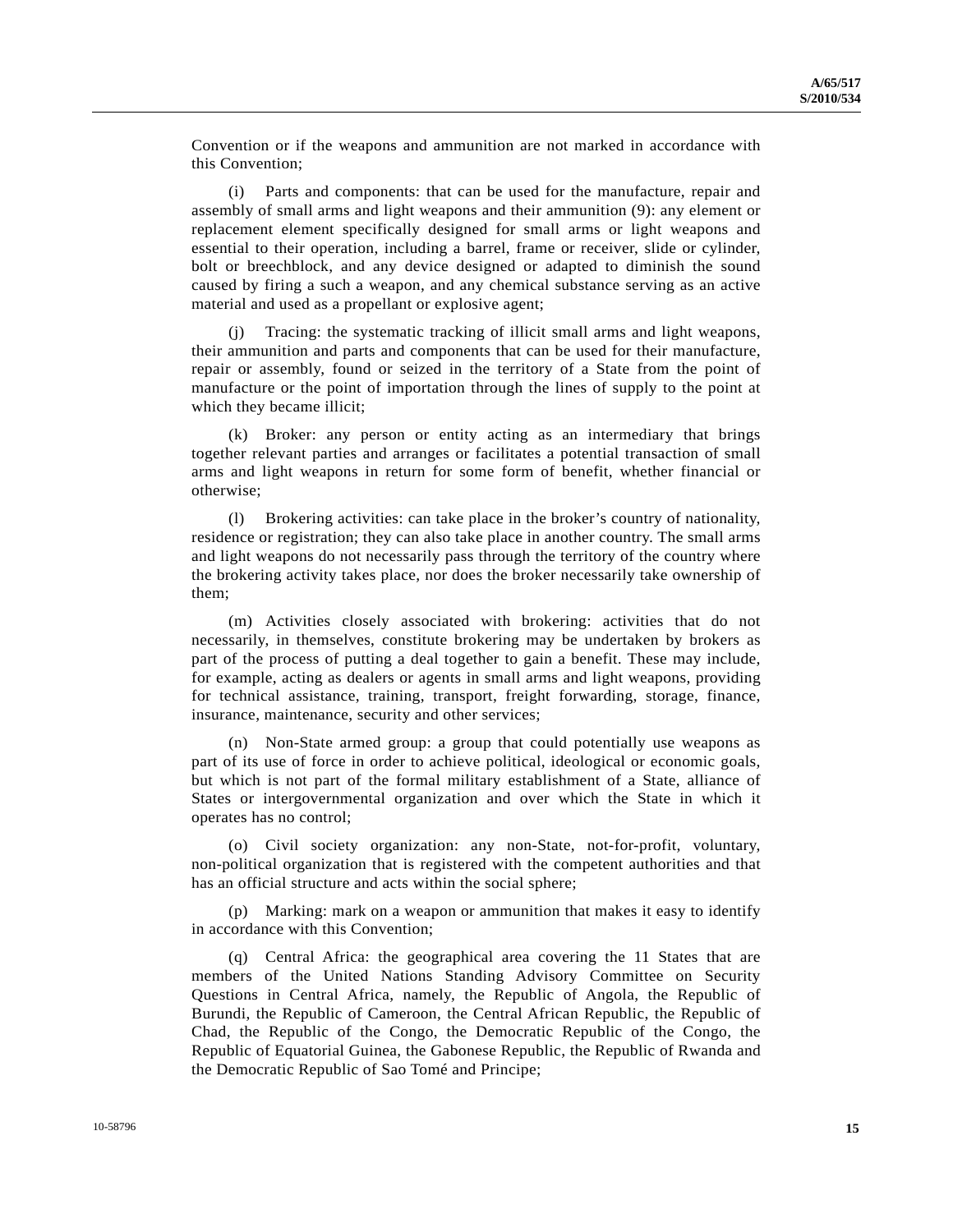(r) End-user certificate: document used to identify, monitor and certify the end-user and the intended end use before the competent authorities issue an import or export licence;

 (s) Visitor's certificate: a document giving a visitor temporary authorization for the duration of their stay in a State Party to this Convention, to bring their weapons into or through the country and to use them, as appropriate, for purposes specified by the competent national authorities;

Destruction: process whereby a weapon, ammunition or explosive is rendered permanently inert so that it can no longer operate as it was designed to operate;

 (u) National stockpile: all the small arms and light weapons, their ammunition and all parts and components that can be used for the their manufacture, repair and assembly held by a country, including those in the possession of the armed forces, security forces and manufacturing firms working for the State;

 (v) Management of the national stockpile: procedures and activities to ensure safe and secure storage, transport, handling, accounting and recording of small arms and light weapons, their ammunition and all parts and components that can be used for the manufacture, repair and assembly of such weapons.

## **CHAPTER II: TRANSFERS**

#### **Article 3: Authorization of transfers to States**

1. States Parties shall authorize the transfer of small arms and light weapons, their ammunition and all parts and components that can be used for their manufacture, repair and assembly to, through and from other States.

2. The only grounds for authorizing the transfers are that they are necessary in order to:

(a) Maintain law and order, or for defence or national security purposes;

 (b) Participate in peacekeeping operations conducted under the aegis of the United Nations, the African Union, the Economic Community of Central African States or other regional or subregional organizations of which the State Party concerned is a member.

#### **Article 4: Prohibition of transfers to non-State armed groups**

 States Parties shall prohibit any transfer of small arms and light weapons, their ammunition and all parts and components that can be used for their manufacture, repair and assembly to, through and from their respective territories to non-State armed groups.

#### **Article 5: Procedure and conditions for the issuance of transfer authorizations**

1. States Parties shall set up, and maintain at the national level, a system for authorizing the transfer of small arms and light weapons, their ammunition and all parts and components that can be used for their manufacture, repair and assembly to, through and from their respective territories.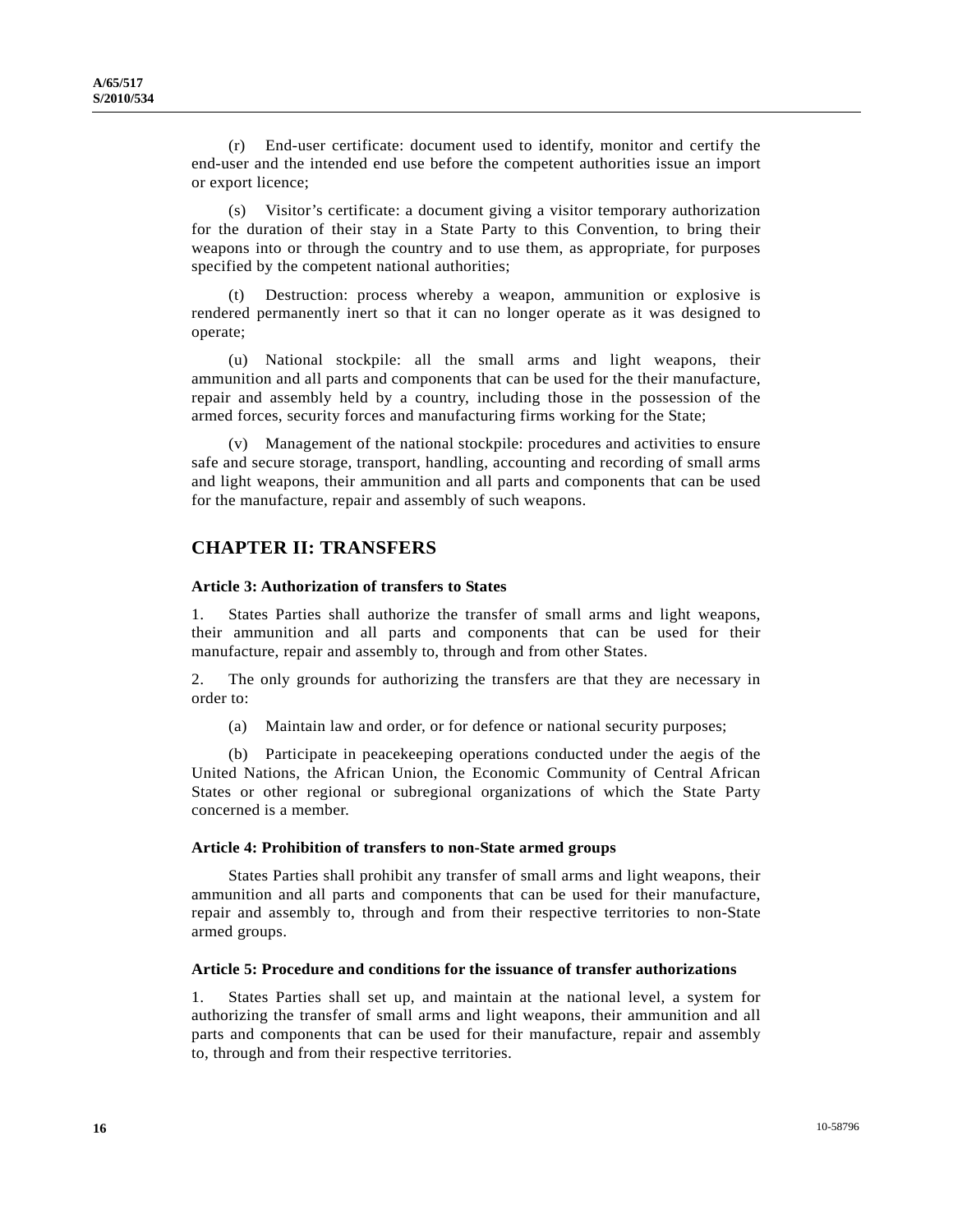2. States Parties shall each designate a national body to be responsible for handling issues relating to the issuance of transfer authorizations both to public institutions and to qualified private actors, in accordance with the national laws and regulations in force.

3. States Parties shall require that any request for a transfer authorization from a public institution or a private individual be addressed by the applicant to the competent national body and that it contain, at the very least, the following information:

 (a) Quantity, nature and type of weapon, including all the information concerning markings, in accordance with this Convention;

(b) Name, address and contact details of the supplier and his representative;

 (c) Name, address and contact details of the companies and individuals involved in the transaction, including brokers;

 (d) Number and time frame of shipments, routes, transit locations, type of transport used, companies involved in importing, forwarding agents and relevant information about storage conditions;

(e) End-user certificate;

 (f) Description of the end use of the small arms and light weapons, ammunition and all parts and components that can be used for their manufacture, repair and assembly;

(g) Designation of where they are to be loaded and unloaded.

4. When issuing a transfer authorization States Parties shall include, at the very least, the following information:

(a) Place and date of authorization;

(b) Date the authorization expires;

(c) Exporting, importing, trans-shipment or transit country;

(d) Name and full and up-to-date details of end-user and broker;

(e) Quantity, nature and type of weapons concerned;

 (f) Name and full and up-to-date details of the end-user and signature of applicant;

 (g) Practical means of transport, complete details regarding the carrier and time frame for transport;

 (h) Name and full and up-to-date details and signature of the authority issuing the authorization.

5. Notwithstanding the provisions of article 3 and the national laws and regulations in force the States Parties agree that a transfer authorization shall be denied by the competent national body if:

 (a) There is a possibility that the small arms and light weapons, their ammunition and all parts and components that can be used for their manufacture, repair and assembly might be diverted, in the importing or transit State, to unauthorized use or users or to illicit trade, or even re-exported;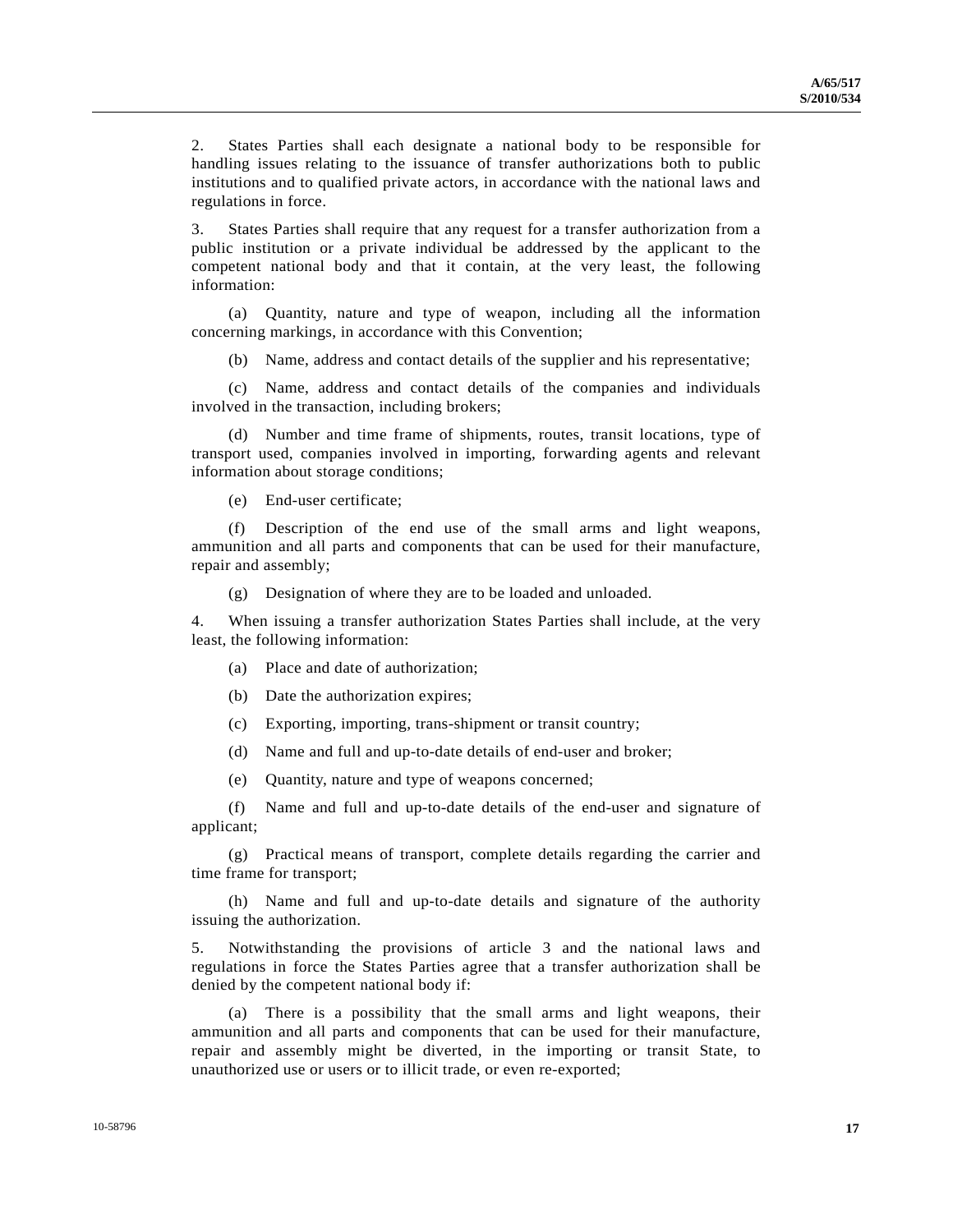(b) The small arms and light weapons, their ammunition and all parts and components that can be used for their manufacture, repair and assembly are to be or might be used to commit violations of international human rights law or international humanitarian law; to commit war crimes, genocide or crimes against humanity; or for terrorist purposes;

 (c) The transfer of the small arms and light weapons, their ammunition and all parts and components that can be used for their manufacture, repair and assembly might violate an international arms embargo;

 (d) The applicant has, on the occasion of a prior transfer, violated the letter and spirit of national texts in force that regulate transfers and the provisions of this Convention;

6. The States Parties shall take the necessary steps to harmonize, at the subregional level, administrative procedures and supporting documents for authorizations for the transfer of small arms and light weapons, their ammunition and all parts and components that can be used for their manufacture, repair and assembly.

## **Article 6: End-user certificate**

1. The States Parties shall draw up an end-user certificate and the administrative procedures and supporting documents needed for such certificates. A certificate shall be issued for each import shipment and shall be contingent upon the applicant's having obtained an import authorization issued by the competent authorities.

2. The States Parties shall harmonize the contents of the end-user certificates at the subregional level.

# **CHAPTER III: POSSESSION BY CIVILIANS**

## **Article 7: Prohibition of the possession of small arms by civilians**

1. The States Parties shall enact provisions, in accordance with the laws and regulations in force, to prohibit the possession, carrying, use and trade of small arms by civilians within their respective territories.

2. The States Parties shall enact national laws and regulations to penalize the possession of small arms by civilians.

#### **Article 8: Authorization of the possession of light weapons by civilians**

1. The States Parties shall determine, in accordance with the laws and regulations in force, the conditions for authorization of the possession, carrying, use and trade by civilians of light weapons, except for those manufactured to military specifications, such as sub-machine guns, assault rifles and light machine guns.

2. The States Parties shall define the administrative procedures governing requests for and issuance of licences for the possession, carrying, use and trade of light weapons by civilians. A licence shall be issued for each light weapon in the possession of a civilian.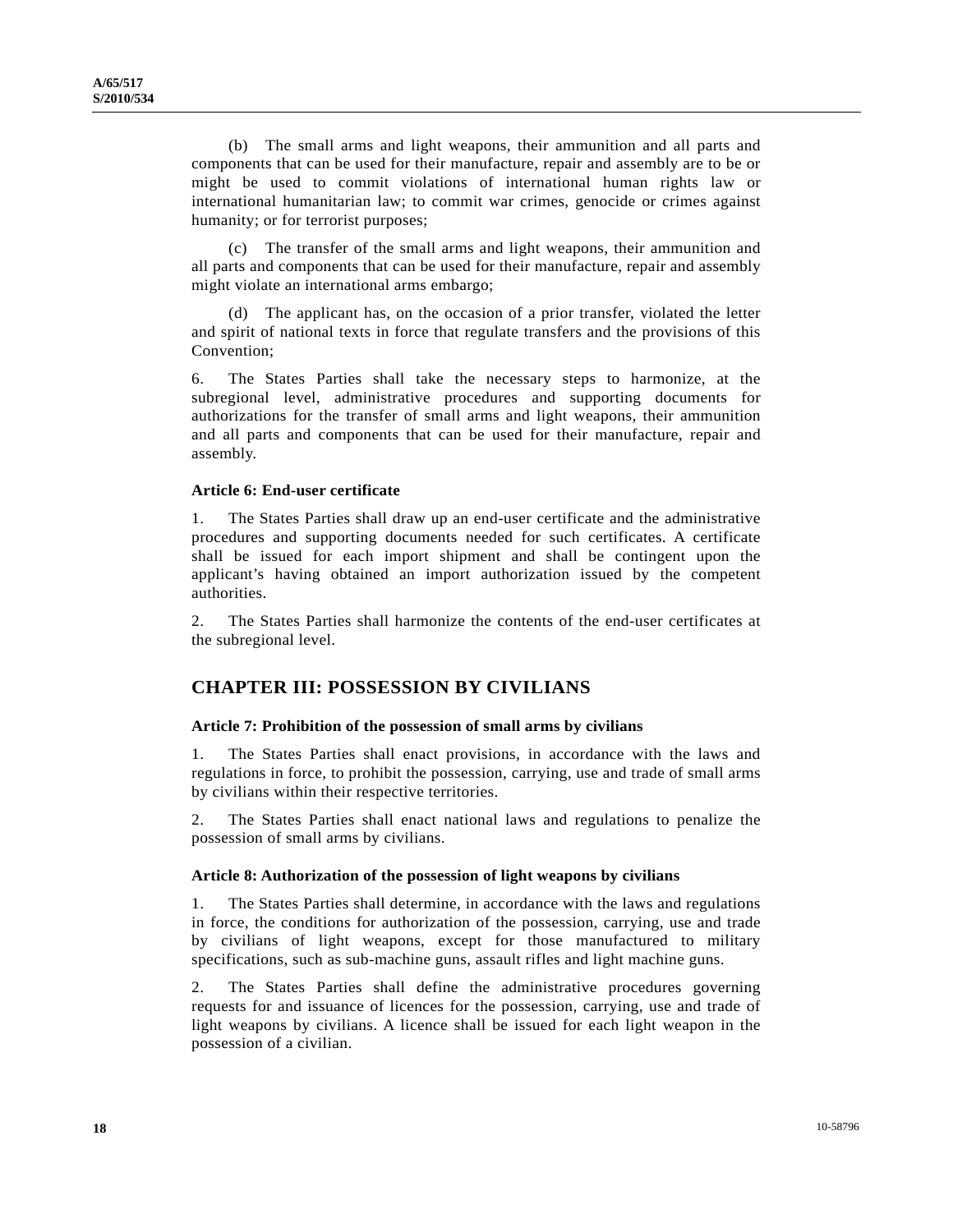3. The States Parties shall issue licences only to civilians who meet, at a minimum, the following conditions:

(a) Are of legal age, as defined by the national legislation;

 (b) Have no criminal record and have undergone a good conduct investigation;

 (c) Are not involved in any criminal proceedings and do not belong to a gang or a group of bandits;

 (d) Provide a valid reason for the need to possess, carry, use and trade in light weapons;

(e) Prove that they are familiar with the laws governing light weapons;

 (f) Provide proof that the light weapon will be stored in a safe place and separately from its ammunition;

(g) Have no record of domestic violence or any psychiatric history;

(h) Provide a complete and up-to-date physical address.

4. The States Parties shall impose a limit on the number of light weapons that may be possessed by the same individual.

5. The States Parties shall establish a minimum period of 30 days and any additional time they deem appropriate before a licence is issued in order to enable the competent authorities to do all the necessary checking.

6. Licences granted to civilians for the possession of light weapons must include an expiration date not to exceed five years. At the expiration of each licence, requests for renewal shall be subject to a complete review of the conditions cited in paragraph 3 of this article.

7. Persons wishing to turn in their weapons must voluntarily deposit them, against receipt, either at the powder magazine of the competent administration or at the police station or gendarmerie nearest to their domicile. Weapons thus turned in voluntarily shall become the property of the State and shall be transferred, if necessary, to the powder magazine for their destruction.

8. The States Parties shall enact laws and regulations for the strict prohibition of the carrying of light weapons by civilians in public places.

#### **Article 9: Measures for control of the possession of light weapons by civilians**

1. The States Parties shall determine by law or by regulation the national administrative procedures and measures for the granting or withdrawal of licences for the possession of light weapons.

2. The States Parties shall revise, update and harmonize national administrative procedures and measures for the granting and withdrawal of authorizations for the possession of light weapons.

3. The States Parties shall establish norms and standards for the proper management of stocks of weapons and ammunition possessed by civilians, particularly manufacturers and dealers.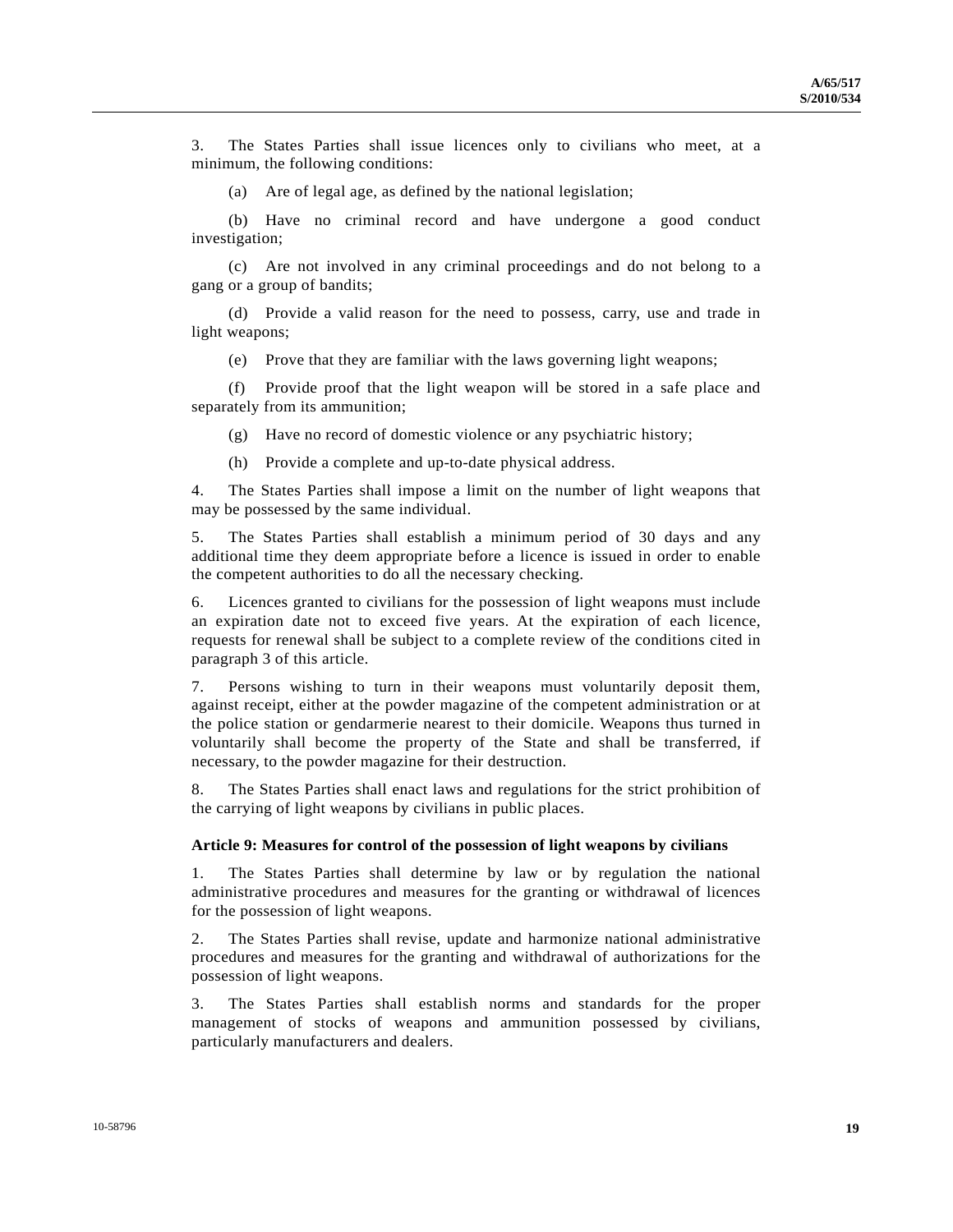4. The States Parties shall define by law or regulation the penalties, including civil and criminal penalties, for violations with respect to the possession of light weapons by civilians.

5. The States Parties shall keep a register of owners and dealers of light weapons in their respective territories and shall maintain an electronic database pertaining thereto.

6. The States Parties shall set up a subregional common system for verification of the validity of licences granted at the national level for the possession of, carrying, use and trade in light weapons by civilians. They shall establish for that purpose an electronic database of licences accessible to the competent services of each of the States Parties.

## **Article 10: Visitor's certificate**

1. The States Parties shall require that civilians without authorization for the possession of light weapons valid in the State in question who wish to import or ship in transit, through their respective territories light weapons and their ammunition in their possession must obtain a visitor's certificate authorizing temporary import for the length of their stay or temporary transit.

2. The States Parties shall designate the competent national body responsible for dealing with matters connected with the issuance of visitors' certificates.

3. The States Parties stipulate that the visitors' certificates must include, as a minimum, all the following information: number of weapons, proof of ownership of the weapons, as well as their technical specifications, including the marking components, in order to establish their legality under national laws and the provisions of this Convention.

4. The States Parties shall set the maximum number of light weapons eligible for a visitor's certificate and the maximum duration of temporary import. They shall determine the duration of validity and number of certificates that may be granted to each visitor per year.

5. Every weapon in the possession of a visitor must have its own certificate. All weapons must be marked in accordance with the provisions of this Convention.

6. The States Parties undertake to harmonize the procedures for obtaining visitors' certificates and to prepare and publish an annual report on the visitors' certificates issued and denied.

# **CHAPTER IV: MANUFACTURE, DISTRIBUTION AND REPAIR**

## **Article 11: Authorization for manufacture, distribution and repair**

1. The industrial manufacture and home production of small arms and light weapons, their ammunition and all parts and components that can be used for their manufacture, repair and assembly shall be subject to the granting of a licence and to strict control by the States Parties in the territories in which these activities are carried out.

2. The States Parties shall define by law or regulation the rules and procedures governing the industrial manufacture and home production as well as the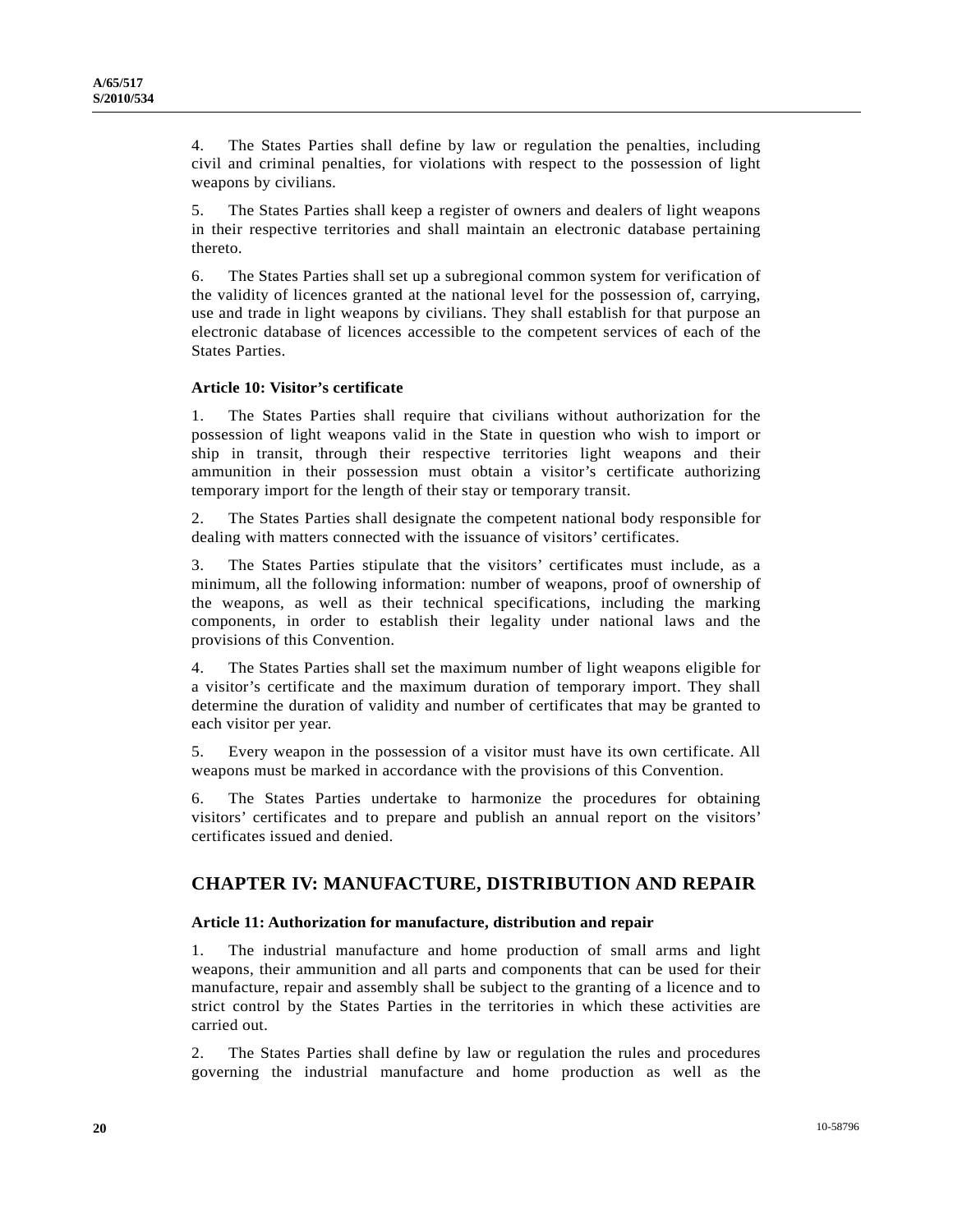distribution of small arms and light weapons, their ammunition and all parts and components that can be used for their manufacture, repair and assembly. They undertake to adopt policies and strategies for the reduction and/or limitation of the local manufacture of small arms and light weapons and their ammunition.

3. The States Parties stipulate that activities with respect to the manufacture, distribution and repair of small arms and light weapons, their ammunition and all parts and components that can be used for their manufacture, repair and assembly which are carried out without a licence are illicit and make their authors liable to penalties, including criminal penalties.

4. The States Parties undertake to define in their respective national legislation the conditions for granting a licence for the manufacture, distribution and repair of small arms and light weapons for legal entities.

5. The States Parties shall issue licences for manufacture, distribution and repair only to individuals who meet, at a minimum, the following conditions:

(a) Are of legal age, as defined by the national legislation in force;

 (b) Have no criminal record and have undergone a good conduct investigation;

 (c) Prove that they are familiar with the laws governing small arms and light weapons;

 (d) Provide proof that the weapons and ammunition have been manufactured, distributed or repaired in conformity with the appropriate safety and security norms and procedures established by the laws and regulations in force;

 (e) Have no history of domestic violence, no psychiatric history and no conviction for a crime using a small arm or a light weapon or violation of the legal provisions relating to the carrying of light weapons by civilians.

6. The States Parties shall ensure that licences are issued for a specific period not to exceed five years, after which every licence-holder must submit a request for renewal to the competent national authorities.

## **Article 12: Measures for the control of manufacture, distribution, repair and enforcement**

1. The States Parties stipulate that manufacturers, distributors and repairers shall provide the competent authorities with information concerning compliance with the rules and procedures in force with respect to the registration, storage and management of weapons and ammunition.

2. The States Parties stipulate that each small arm and light weapon, as well as all ammunition, must be marked at the time of manufacture, in accordance with the provisions of this Convention.

3. The States Parties shall establish norms and standards for the proper management of stocks of weapons and ammunition which have been manufactured and distributed so as to ensure their safety and security, and shall monitor compliance by authorized manufacturers, distributors and repairers.

4. The States Parties undertake to monitor and inspect manufacturers, distributors and repairers so as to ensure compliance with the laws and regulations in force.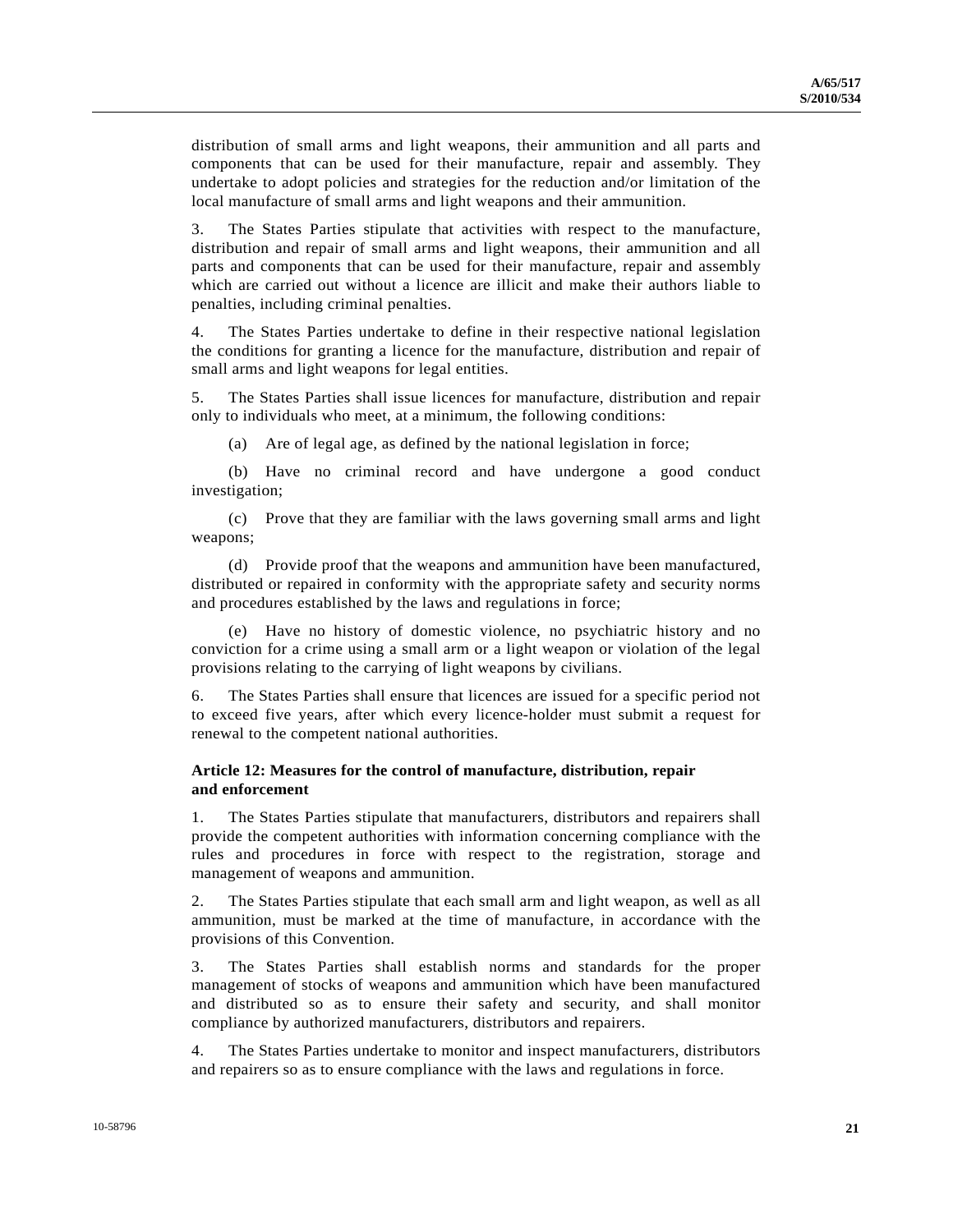5. The States Parties shall exercise the appropriate enforcement powers under their national laws, as well as their international obligations, in order to ensure that those who do not abide by the laws and regulations governing the activities of manufacturers, distributors and repairers of small arms and light weapons and their ammunition are subject to penalties, including the revocation of their licences and/or the confiscation of stocks.

6. The States Parties shall ensure that every entity holding a licence for manufacture, distribution or repair maintains an electronic database and a register in paper form to enable the competent authorities to monitor its activities.

# **CHAPTER V: OPERATIONAL PROCEDURES**

## **Article 13: Brokering**

1. The States Parties shall register private individuals and companies established or operating in their respective national territories as brokers of small arms and light weapons, their ammunition and all parts and components that can be used for their manufacture, repair and assembly, regardless of their nationality.

2. The States Parties also stipulate that brokers are required to register in their country of origin and in their country of residence.

3. The States Parties undertake to enact laws and regulations limiting the maximum number of weapons brokers or brokering companies established or operating in their respective territories.

4. Without prejudice to the provisions of paragraph 1 of this article, financial and shipping agents of small arms and light weapons, their ammunition and all parts and components that can be used for their manufacture, repair and assembly, which are established and operating within or outside the territory of each State Party shall also be subject to registration.

5. The States Parties stipulate that financial and shipping agents of small arms and light weapons, their ammunition and all parts and components that can be used for their manufacture, repair and assembly must make financial transactions for the relevant operations through bank accounts that are traceable by the competent national authorities.

6. Brokers, including financial and shipping agents, who do not register with the competent national authorities, shall be considered illegal.

7. The States Parties shall require that all brokers, including financial and shipping agents duly registered with the competent national authorities, shall obtain a license in their country of origin or in their country of residence for each individual transaction in which they are involved, regardless of where the arrangements concerning the transaction are to be made.

8. The States Parties shall adopt legislative and regulatory measures to punish and establish as a criminal offence the illicit brokering of small arms and light weapons, their ammunition and all parts and components that can be used for their manufacture, repair and assembly.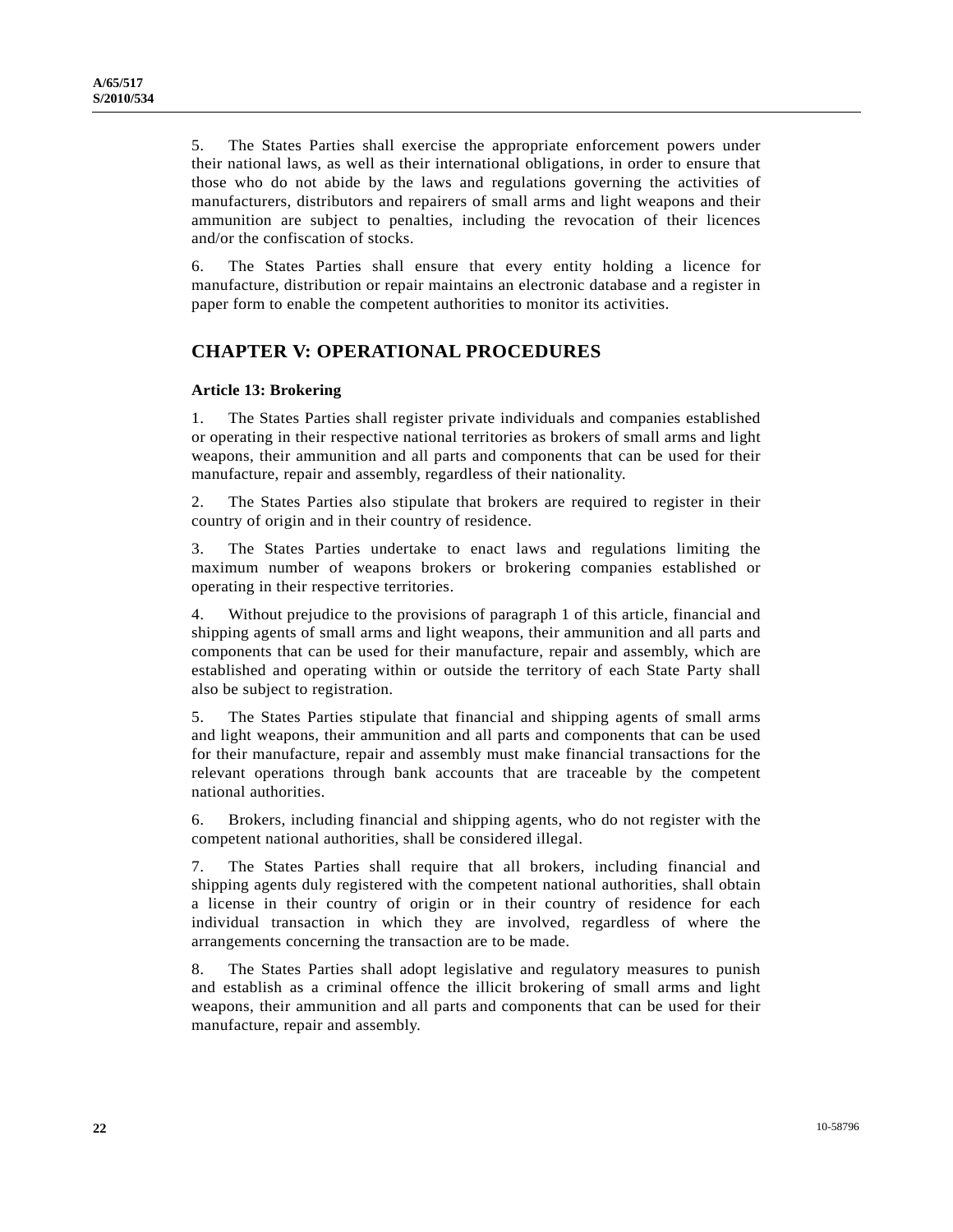## **Article 14: Marking and tracing**

1. The States Parties shall enact the necessary legislative and regulatory provisions to ensure that all small arms and light weapons, their ammunition and all parts and components that can be used for their manufacture, repair and assembly that are found in their respective territories bear a unique and specific marking applied upon manufacture or import.

2. All small arms and light weapons and all ammunition which is not marked in accordance with this Convention shall be considered illicit. Unless marked for use under the conditions defined by national laws and regulations and this Convention, such weapons and ammunition must be duly recorded and destroyed.

3. Marking shall be in alphanumeric script and must be legible. It shall be applied to as many parts of weapons as possible, but must appear on the barrel, the frame and especially, the breachblock.

4. Marking on ammunition must appear first of all on the case containing the powder or liquid used in the ammunition or the explosive.

5. The marking of weapons under this Convention shall include, at a minimum, the following elements:

- (a) The unique serial number of the weapon;
- (b) Identification of the manufacturer;
- (c) Identification of the country of manufacture;
- (d) Identification of the year of manufacture;
- (e) Calibre;

 (f) The ministerial department or State body under whose responsibility the weapon falls.

6. Importing countries must mark weapons and provide the year of import.

7. Without prejudice to the provisions of paragraph 2 of this article, and in order to increase the effectiveness of the marking and tracing of manufactured and/or imported weapons, a security marking shall also be applied. It shall be made on parts which are hard to access after manufacture so as to enable identification of the weapon in the event that the classic marking is obliterated or falsified.

8. The security marking shall include the elements described in paragraph 5 of this article.

9. For ammunition, the marking shall include:

- (a) A unique batch number;
- (b) Identification of the manufacturer;
- (c) Identification of the country and year of manufacture;

 (d) Identification of the purchaser, the ammunition and the country of destination if this information is known at the time of manufacture.

10. The States Parties shall adopt a tracing procedure and may submit a tracing request to the Secretary-General of ECCAS, to any other organization to which they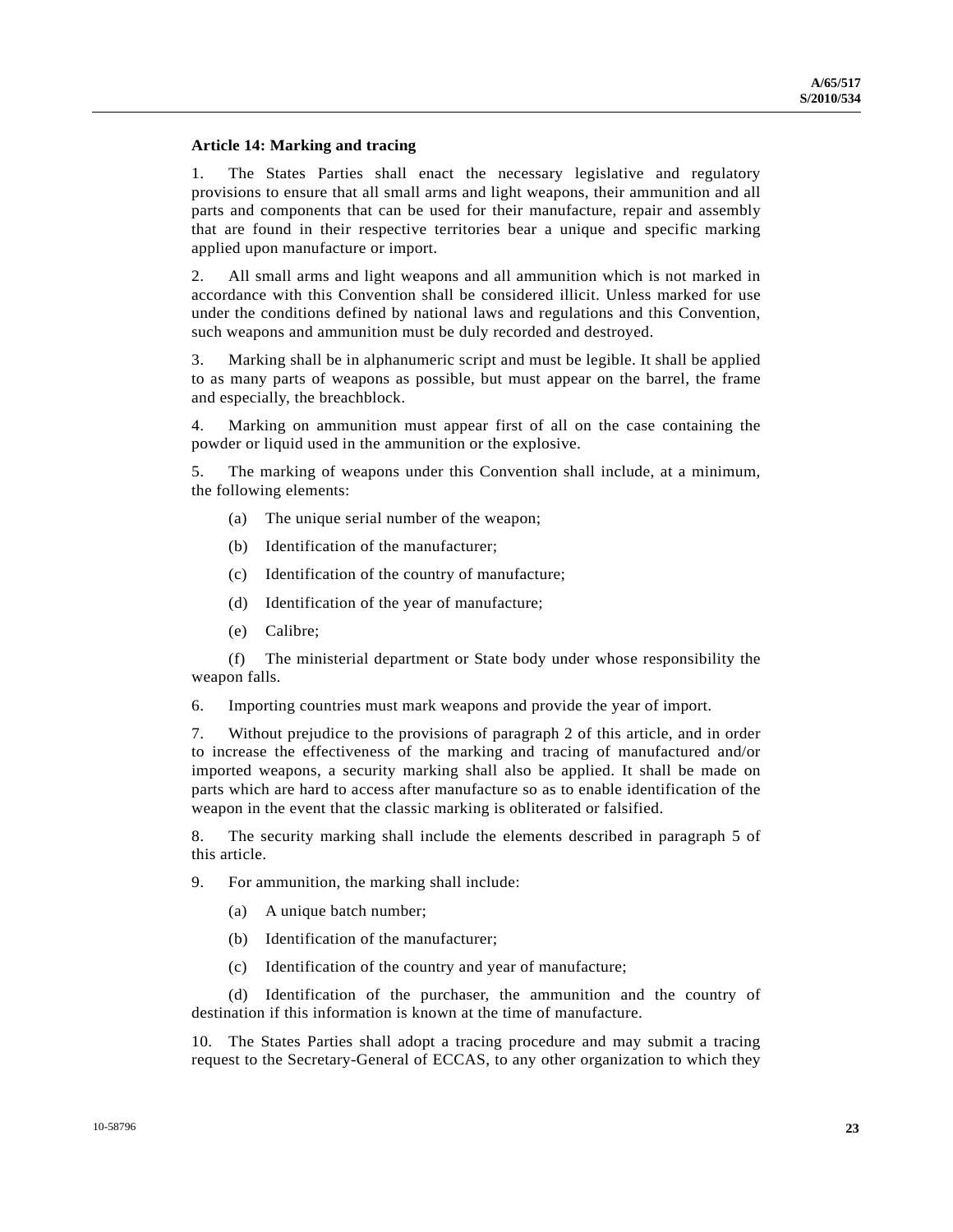belong, or to another State, in respect of small arms and light weapons, their ammunition and all parts and components that can be used for their manufacture, repair and assembly found within their respective territorial jurisdictions and deemed illicit.

11. The States Parties shall ensure that the national Interpol offices are fully operational, and are able to request assistance from the headquarters of Interpol in the tracing of small arms and light weapons, their ammunition and all parts and components that can be used for their manufacture, repair and assembly.

## **Article 15: Registration, collection and destruction**

1. The States Parties shall conduct semi-annual inspections to evaluate and inventory stockpiles and the conditions under which small arms and light weapons, their ammunition and all parts and components that can be used for their manufacture, repair and assembly in the possession of the armed and security forces and other authorized bodies are stored.

2. The States Parties shall collect, seize and register small arms and light weapons, their ammunition and all parts and components that can be used for their manufacture, repair and assembly that are surplus, obsolete or illicit.

3. The States Parties shall systematically destroy small arms and light weapons, their ammunition and all parts and components that can be used for their manufacture, repair and assembly that are surplus, obsolete or illicit and shall transmit the relevant information to the subregional database established by the Secretary-General of ECCAS.

4. The States Parties shall keep information concerning the destruction of small arms and light weapons, their ammunition and all parts and components that can be used for their manufacture, repair and assembly that are surplus, obsolete or illicit, in national electronic databases for a minimum of 30 years.

5. The States Parties shall adopt the most effective techniques for destruction, in accordance with the international norms in force.

6. The States Parties shall conduct joint operations to locate, seize and destroy illicit caches of small arms and light weapons, their ammunition and all parts and components that can be used for their manufacture, repair and assembly.

## **Article 16: Management and security of stockpiles**

1. The States Parties shall maintain the security of depots and ensure the proper management of stockpiles of small arms and light weapons, their ammunition and all parts and components that can be used for their manufacture, repair and assembly at all times. For that purpose, they shall define and harmonize the necessary administrative measures and procedures for stockpile management, security and storage.

2. The administrative measures and procedures referred to in paragraph 1 of this article shall take into account, inter alia, determination of appropriate storage sites, establishment of physical security measures, definition of procedures for inventory management and recordkeeping, staff training and the identification of measures to ensure security during manufacture and transport.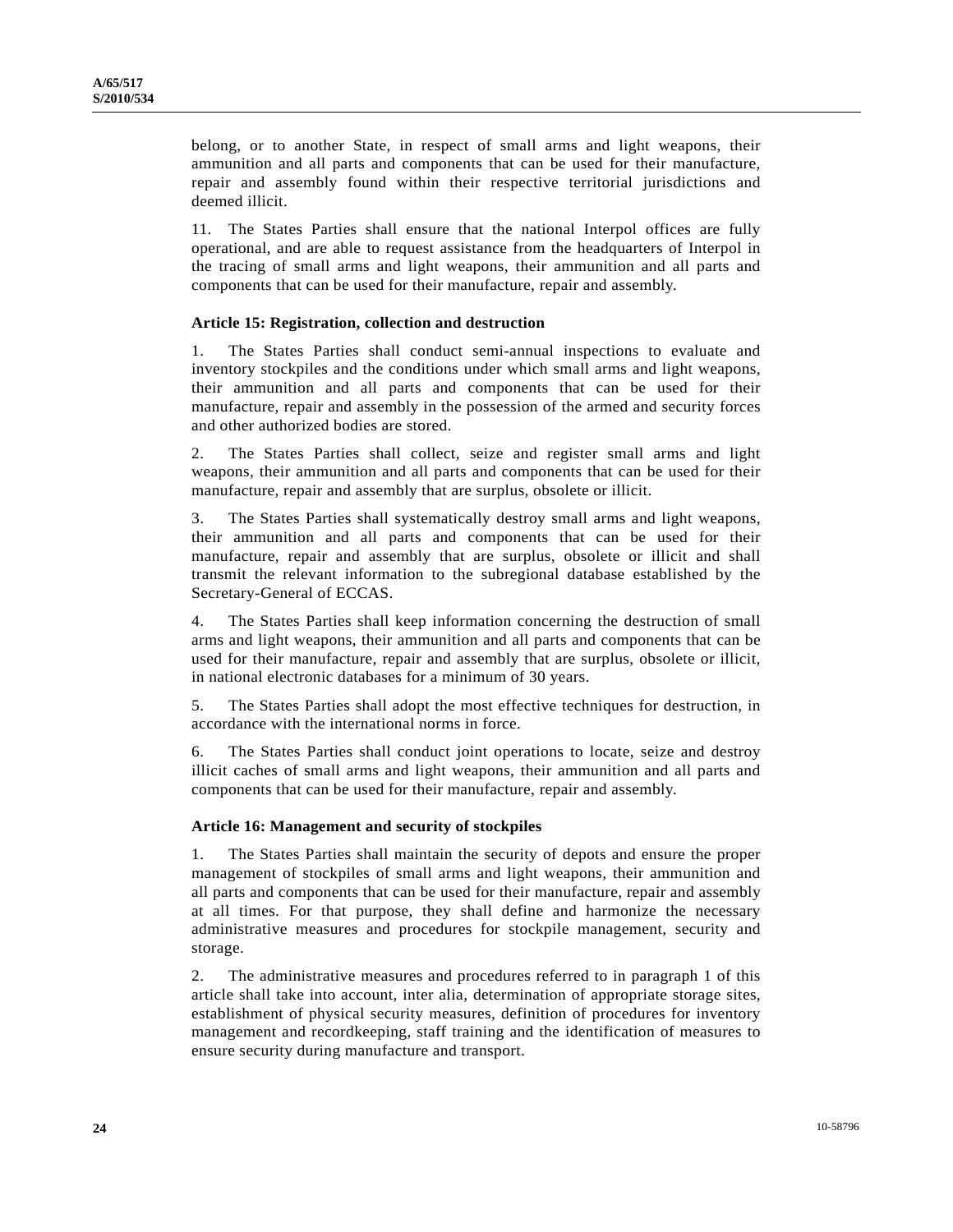3. The States Parties shall establish national inventories of small arms and light weapons, their ammunition and all parts and components that can be used for their manufacture, repair and assembly that are in the possession of the armed and security forces and any other competent State body.

4. The States Parties shall adopt the necessary administrative measures and procedures to strengthen the capacity to manage and secure stores of small arms and light weapons, their ammunition and all parts and components that can be used for their manufacture, repair and assembly belonging to the armed and security forces and any other competent State body.

## **Article 17: Border control**

1. The States Parties undertake to adopt appropriate legislative and regulatory measures to strengthen border control in order to put an end in Central Africa to the illicit traffic in small arms and light weapons, their ammunition and all parts and components that can be used for their manufacture, repair and assembly.

2. The States Parties shall establish fully operational customs administrations which shall cooperate with the international customs organization and Interpol, including in requesting their assistance to ensure effective control of small arms and light weapons and their ammunition at border entry points.

3. The States Parties agree to submit small arms and light weapons, their ammunition and all parts and components that can be used for their manufacture, repair and assembly to the border controls and taxation in force at the national level.

4. The States Parties undertake to develop and strengthen their cooperation at borders and specifically to organize joint and mixed transborder operations and patrols so as better to control the circulation of small arms and light weapons, their ammunition and all parts and components that can be used for their manufacture, repair and assembly.

5. The States Parties undertake to strengthen border controls by inter alia setting up mobile border posts equipped with non-intrusive technical facilities and by establishing a mechanism for cooperation and a system for the exchange of information among the border countries, in accordance with the provisions of this Convention.

## **Article 18: Points of entry of small arms and light weapons**

1. Without prejudice to their other border control measures, the States Parties shall determine and secure in their respective territories the mode of transport for export and import, as well as a precise and limited number of points of entry for small arms and light weapons, their ammunition and all parts and components that can be used for their manufacture, repair and assembly.

2. The States Parties shall determine the order of precedence of the competent services over border controls with respect to small arms and light weapons, their ammunition and all parts and components that can be used for their manufacture, repair and assembly.

3. The States Parties shall designate other competent bodies which may support the customs services in controlling small arms and light weapons and their ammunition at the border entry points.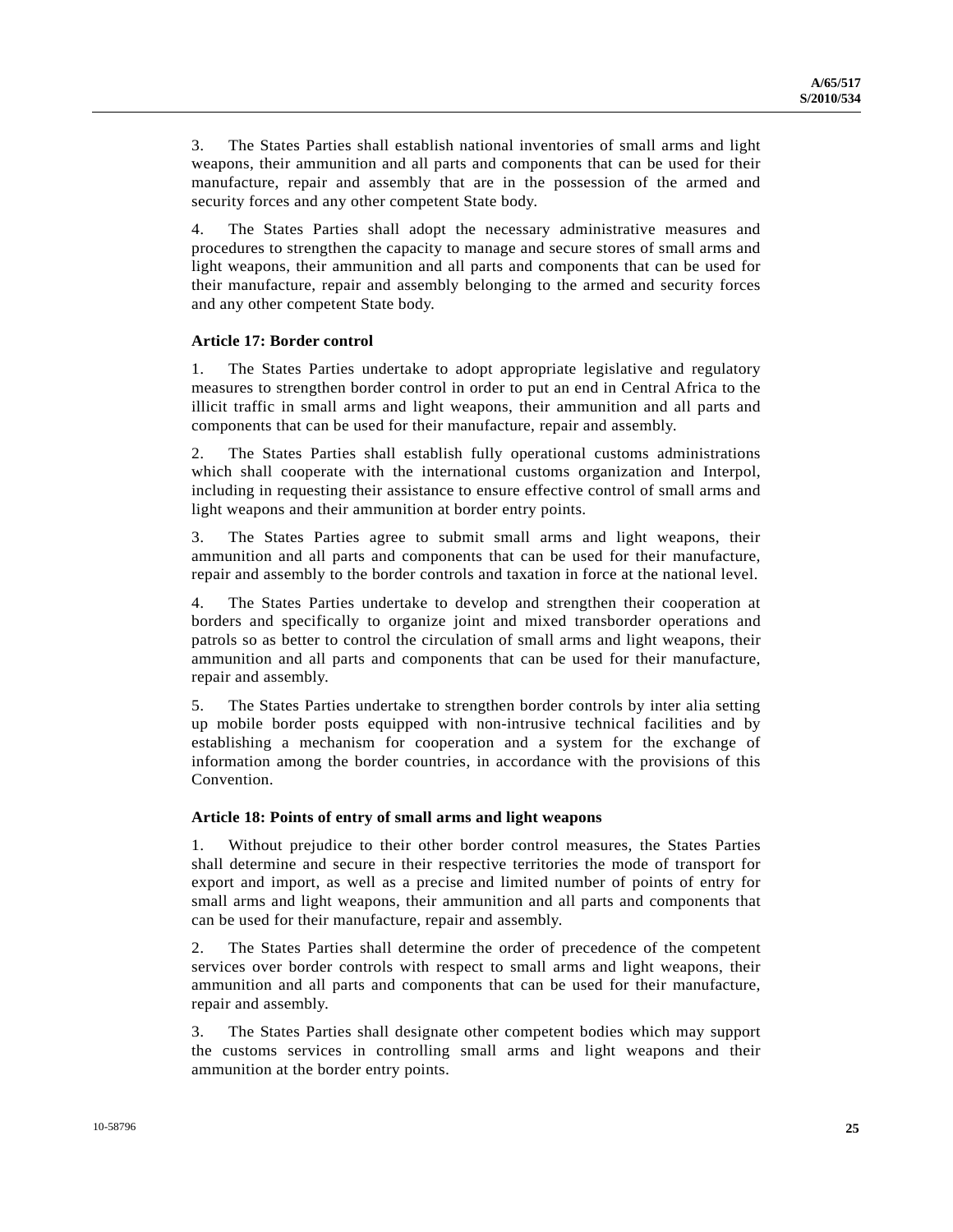4. The States Parties stipulate that small arms and light weapons, their ammunition and all parts and components that can be used for their manufacture, repair and assembly that do not pass through the official entry points are illicit.

5. The States Parties shall take the measures necessary for regular controls at official entry points, as determined by the competent authorities, over all of their respective territories.

#### **Article 19: Education and awareness programmes**

1. The States Parties undertake to develop public and community education and awareness programmes at the local, national and regional levels to promote greater public and community involvement and to support the efforts to combat illicit trade and trafficking in small arms and light weapons, their ammunition and all parts and components that can be used for their manufacture, repair and assembly.

2. The education and awareness programmes shall aim to promote a culture of peace and involve all sectors of society, including civil society organizations.

# **CHAPTER VI: TRANSPARENCY AND EXCHANGE OF INFORMATION**

#### **Article 20: National electronic database**

1. The States Parties shall establish and maintain, at the national level, a centralized electronic database on small arms and light weapons, their ammunition and all parts and components that can be used for their manufacture, repair and assembly.

2. The data shall be kept in the national databases for a minimum of 30 years, including marking procedures and all other relevant and related data.

3. All the data in the national electronic databases must also be kept by each State Party in paper form in a centralized national register.

4. The following information shall be registered in the database:

 (a) Type or model, calibre and quantity of small arms and light weapons, their ammunition and all parts and components that can be used for their manufacture, repair and assembly, found in the national territory of each State Party, including those manufactured locally;

(b) The content of the marking as indicated in the present Convention;

 (c) The names and addresses of the former and current owners of small arms and light weapons, their ammunition and all parts and components that can be used for their manufacture, repair and assembly and, if applicable, subsequent owners;

 (d) The date of registration of small arms and light weapons, their ammunition and all parts and components that can be used for their manufacture, repair and assembly;

 (e) The name and address of the shipper, any intermediary, the consignee and the user indicated on the end-user certificate;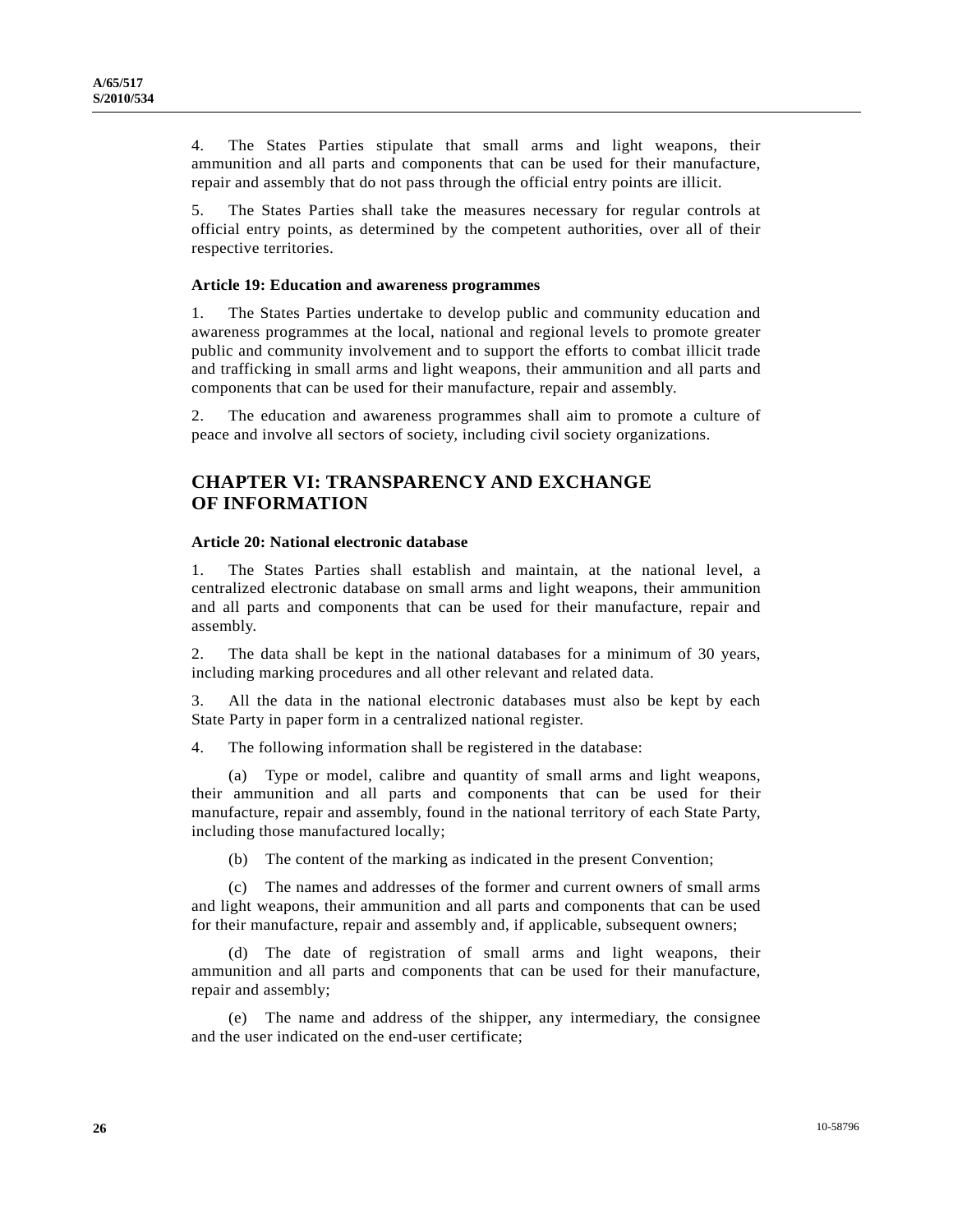(f) The origin, points of departure, transit, if applicable, entry and destination, as well as the customs notations and the dates of departure, transit and delivery to the end-user;

 (g) Full details concerning export, transit and import licences (quantities and batches corresponding to the same licence as well as the validity of the licence);

 (h) Full details concerning method(s) of shipment and shipper(s); the monitoring agency or agencies (on departure, at the point of transit if applicable and on arrival);

 (i) Description of the nature of the transaction (commercial or non-commercial, private or public, conversion, repair); and, where applicable, complete information concerning the insurer and/or the financial institution involved in the operation;

 (j) Information concerning civilian owners of light weapons, in particular: name, address, marking of the weapon, licences;

 (k) The name and complete and up-to-date addresses of every home producer or industrial manufacturer, every distributor and every repairer of small arms and light weapons, their ammunition and all parts and components that can be used for their manufacture, repair and assembly.

#### **Article 21: Subregional electronic database**

1. The States Parties stipulate that the Secretary-General of ECCAS shall establish and maintain as a means of promoting and strengthening confidence, a subregional electronic database of transfers of small arms and light weapons, their ammunition and all parts and components that can be used for their manufacture, repair and assembly.

2. The information shall be kept in the subregional database for a minimum of 30 years, including marking procedures and all other relevant and related data.

3. The Secretary-General of ECCAS, in conjunction with the States Parties, shall determine the modalities for the establishment and management of the subregional database, including all the areas to be covered.

4. The States Parties shall periodically provide the Secretary-General of ECCAS with information to be included in the subregional electronic database, including information relating to marking procedures and all other relevant and related data.

5. The States Parties shall submit to the Secretary-General of ECCAS an annual report on the management and operation of their respective national databases.

6. The Secretary-General of ECCAS shall prepare for the States Parties an annual report regarding the management and operation of the subregional database.

7. All the data in the subregional database must also be kept by the Secretary-General of ECCAS in a subregional register in paper form.

## **Article 22: Subregional electronic database of weapons used in peacekeeping operations**

1. The States Parties stipulate that the Secretary-General of ECCAS shall establish and maintain, in order to ensure control of their movement, a subregional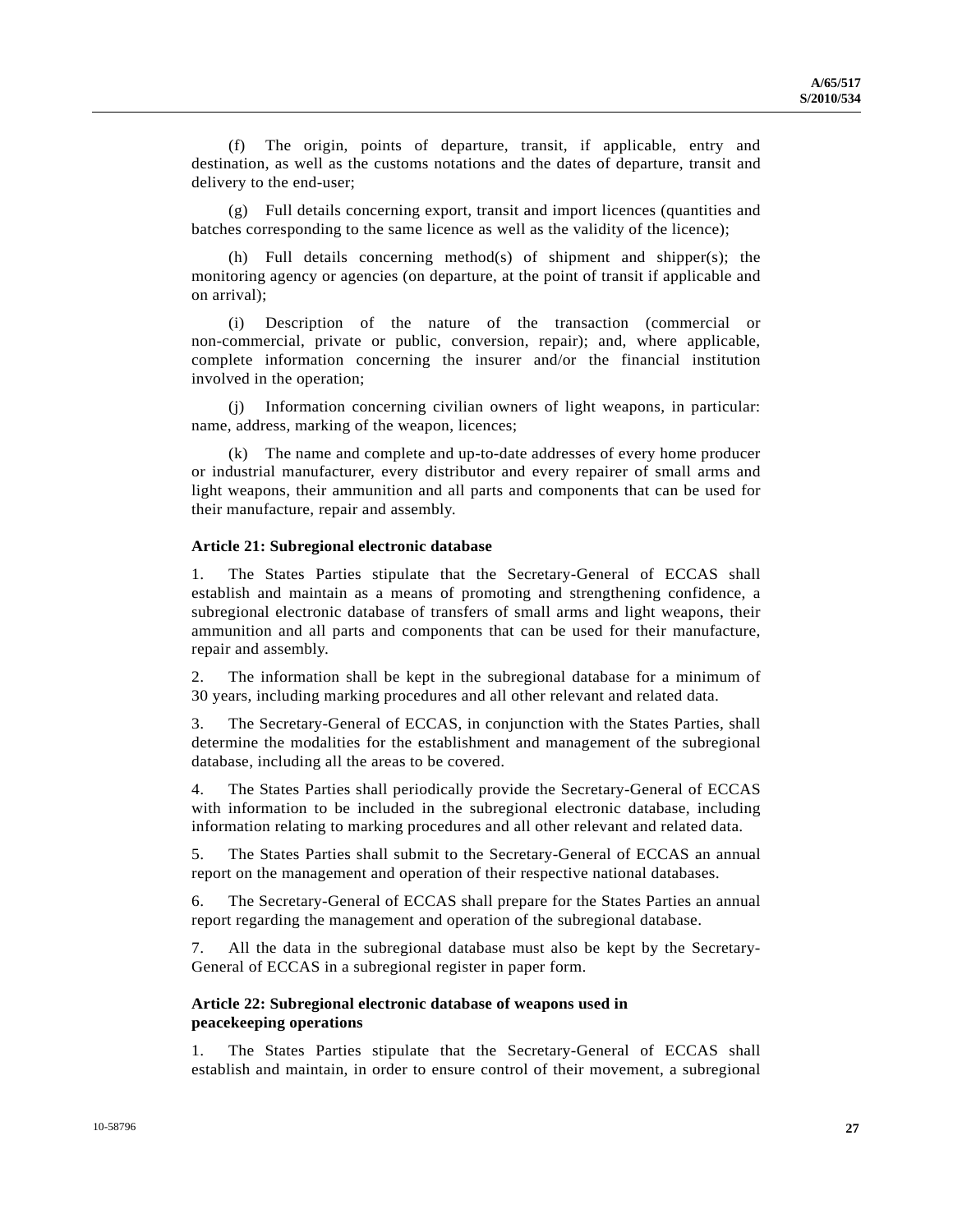electronic database of small arms and light weapons, their ammunition and all parts and components that can be used for their manufacture, repair and assembly intended for use in peacekeeping operations.

2. The States Parties stipulate that the data, including data relating to weapons and ammunition collected during disarmament, demobilization and reintegration operations, shall be kept in the subregional database of weapons used in peacekeeping operations for a minimum of 30 years.

3. The States Parties stipulate that the Secretary-General of ECCAS, in conjunction with the States Parties, shall determine the modalities for the establishment and management of the subregional database of weapons used in peacekeeping operations, including all the areas to be covered.

4. The States Parties shall provide the Secretary-General of ECCAS with all the information to be included in the database of weapons used in peacekeeping operations, including information relating to marking procedures and all other relevant and related data.

5. All the data in the subregional database of weapons used in peacekeeping operations must also be kept by each State Party in a national register, in paper form, and by the Secretary-General of ECCAS in a subregional register in paper form.

## **Article 23: Dialogue with international manufacturers and international organizations**

1. The States Parties shall communicate with international producers and suppliers of arms, as well as the competent international and regional organizations, and may also request the Secretary-General of ECCAS for relevant information, including information relating to peacekeeping operations, with a view to the exchange of information and the strengthening of the implementation of this Convention.

2. The Secretary-General of ECCAS shall also take the necessary steps to ensure that international weapons manufacturers support, respect and conform to the spirit and letter of this Convention through, inter alia, the signing of memorandums of understanding and/or framework agreements for cooperation.

## **Article 24: Confidence-building**

1. In order to strengthen confidence, the States Parties shall establish a system of judicial cooperation and shall share and exchange information through the customs, police, water and forest services, the gendarmerie, the border guards or any other competent State body.

2. The information exchanged may concern criminal groups and networks of illicit trafficking in small arms and light weapons, their ammunition and all parts and components that can be used for their manufacture, repair and assembly.

3. The States Parties shall also exchange information on sources and supply routes, consignee States, means of transport and any financial support available to the groups indicated in paragraph 2 of this article.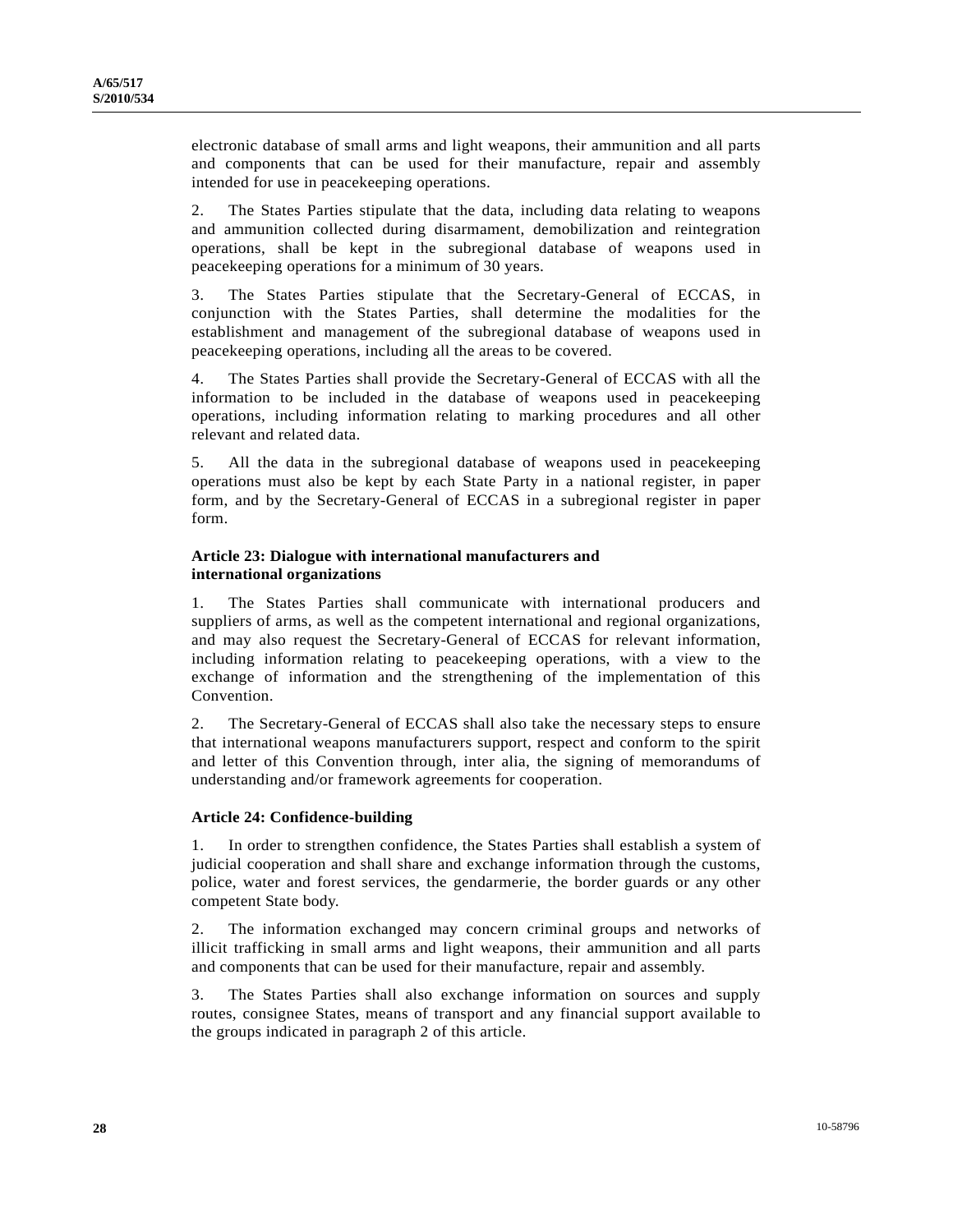4. Each State Party shall inform the others of the convictions of individuals or legal entities involved in manufacture, trade or illicit trafficking decided by its courts. The information shall also cover any seizure and destruction operations.

5. Without prejudice to other actions they might take, the States Parties shall also exchange data relating to:

(a) Manufacture (marking system and techniques, authorized manufacturers);

 (b) Transfers (exports to and/or imports from any other State, transit, available information concerning national legislation, existing practices and controls, authorized dealers and brokers);

(c) Existing stockpiles (security, destruction, losses, thefts, illicit seizures).

6. The cooperation mechanism and the system for the exchange of information must make it possible, inter alia, to improve the capacity of the security forces and other intelligence services including through training sessions on investigative procedures and law enforcement techniques in relation to the implementation of this Convention.

7. In order to promote transparency, the States Parties shall prepare an annual national report on requests for transfer authorizations and end-user certificates that have been accepted or denied by the competent national authorities.

8. The annual report of each State Party must include at a minimum, for each transfer authorization that has been denied or accepted, the following information:

 (a) The type and number of small arms and light weapons, their ammunition and all parts and components that can be used for their manufacture, repair and assembly;

(b) The name and complete and up-to-date address of the applicant;

(c) The number and reasons for denial or acceptance of the transfer;

 (d) The measures taken to respect the relevant provisions of this Convention, including the enacting of specific laws.

9. The States Parties shall submit their annual report on transfers to the United Nations Register of Conventional Arms and to the subregional electronic database on small arms and light weapons, their ammunition and all parts and components that can be used for their manufacture, repair and assembly, maintained by ECCAS.

10. The States Parties stipulate that requests for assistance in tracing small arms and light weapons, their ammunition and all parts and components that can be used for their manufacture, repair and assembly, shall contain detailed information, including, inter alia:

 (a) Information describing the illicit nature of the small arm or light weapon, including the legal justification therefor and the circumstances under which the weapon in question was found;

 (b) Detailed identification of the weapon, including the markings, type, calibre, serial number, country of import or manufacture and other relevant information;

(c) Intended use of the information requested;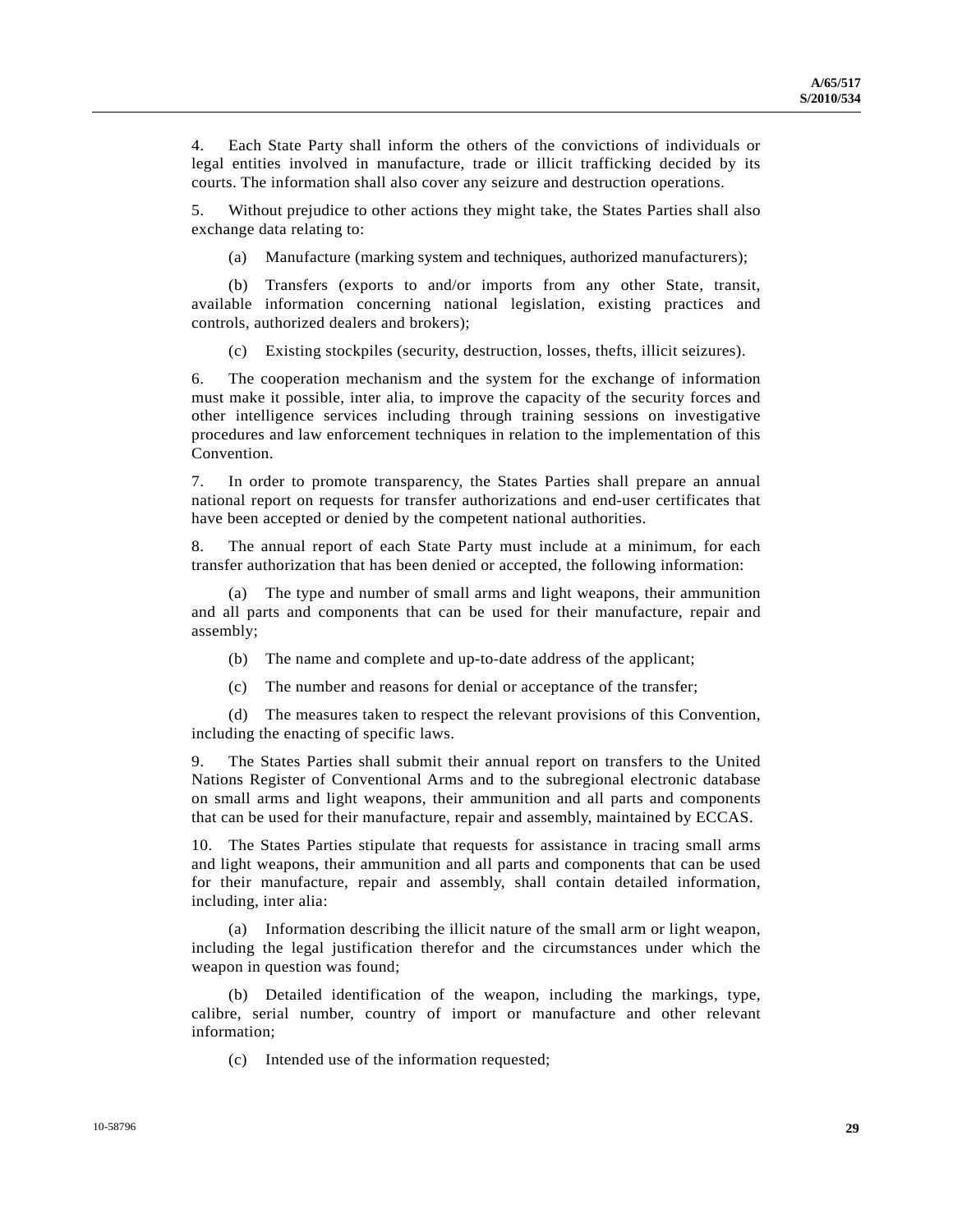(d) A specific listing of the information to be provided by the State receiving the tracing request.

11. The State Party receiving the tracing request shall acknowledge receipt of this request within one month and shall duly examine it. It shall respond formally to the request made by the other State within a maximum period of three months from the date of receipt.

12. In responding to a tracing request, the requested State Party shall provide the requesting State with all available and relevant information.

13. The States Parties shall record in their respective national databases and shall exchange information on industrial and home-based manufacturers of small arms and light weapons, their ammunition and all parts and components that can be used for their manufacture, repair and assembly.

## **CHAPTER VII: HARMONIZATION OF NATIONAL LEGISLATION**

#### **Article 25: Adoption and harmonization of legislative provisions**

1. The States Parties undertake to revise, update and harmonize their respective national legislation to bring it in line with the relevant provisions of this Convention.

2. The States Parties shall adopt legislative and regulatory measures at the domestic level to penalize the following practices:

 (a) Illicit trafficking in small arms and light weapons, their ammunition and all parts and components that can be used for their manufacture, repair and assembly;

 (b) The illicit manufacture of small arms and light weapons, their ammunition and all parts and components that can be used for their manufacture, repair and assembly;

 (c) The illicit possession and use of small arms and light weapons, their ammunition and all parts and components that can be used for their manufacture, repair and assembly;

 (d) The falsification or obliteration, illicit removal or alteration of the markings of small arms and light weapons, their ammunition and all parts and components that can be used for their manufacture, repair and assembly, as required by the present Convention;

 (e) Any other activity carried out in violation of the provisions of this Convention;

 (f) Any activity carried out in violation of an embargo on small arms and light weapons imposed by the United Nations, the African Union, ECCAS or any other relevant organization.

3. The States Parties stipulate that the Secretary-General of ECCAS shall prepare within a reasonable time, a guide for the harmonization of legislative provisions.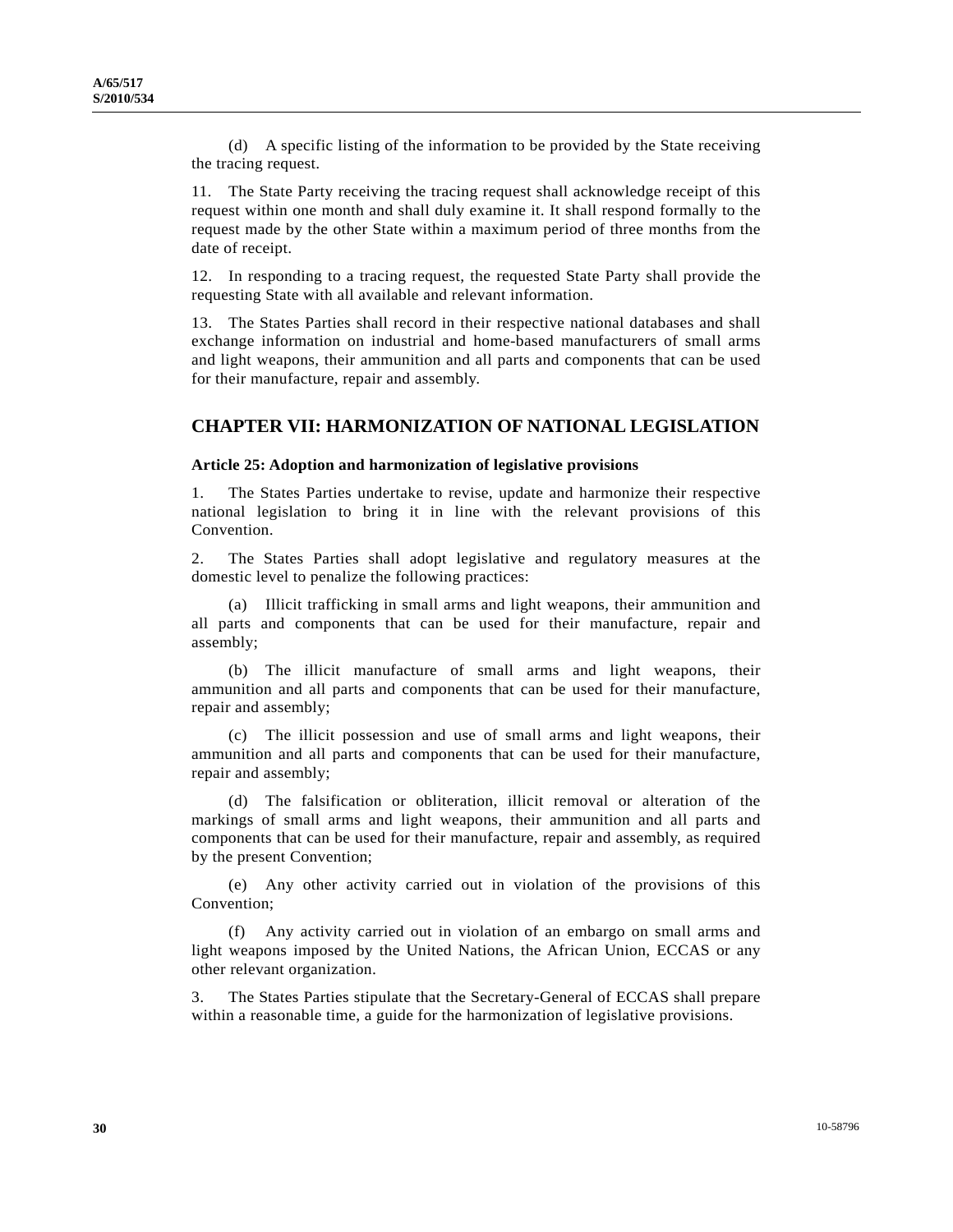#### **Article 26: Campaign against corruption and other forms of criminality**

 The States Parties shall adopt appropriate measures to establish or strengthen cooperation between the administrative departments concerned and the security forces in order to prevent and combat corruption, money-laundering, terrorism and drug trafficking associated with the illicit manufacturing of, trafficking in, trade, possession and use of small arms and light weapons, their ammunition and all parts and components that can be used for their manufacture, repair and assembly.

# **CHAPTER VIII: INSTITUTIONAL ARRANGEMENTS AND IMPLEMENTATION**

#### **Article 27: National focal points**

 Each State Party shall appoint a national focal point on small arms and light weapons who shall also serve as the permanent secretary or chairperson of its national commission. The national focal points shall be the first points of contact for, inter alia, the facilitation of exchanges with the internal and external partners of the States Parties.

## **Article 28: National commissions**

1. Each State Party shall establish a national commission to serve as a coordinating body for the action taken by the State to combat illicit trade and trafficking in small arms and light weapons, their ammunition and all parts and components that can be used for their manufacture, repair and assembly.

2. The national commissions shall be established in accordance with existing international standards.

3. The States Parties undertake, on the basis of their annual budgets, to provide the national commissions with adequate human, material and financial resources in order to ensure that they function effectively and efficiently. They shall create a specific budget line allocated to the national commissions.

4. The States Parties stipulate that the Secretary-General of ECCAS shall support the strengthening of the financial, technical, institutional and operational capacities of the national commissions.

## **Article 29: The Secretary-General of ECCAS**

1. The States Parties stipulate that the Secretary-General of ECCAS shall ensure the follow-up and coordination of all the activities carried out at the subregional level for the purposes of combating illicit trade and trafficking in small arms and light weapons, their ammunition and all parts and components that can be used for their manufacture, repair and assembly.

2. The States Parties shall take the necessary measures to provide the secretariat of ECCAS with institutional and operational capacities commensurate with its responsibilities in the implementation of this Convention.

3. The States Parties stipulate that the tasks of the Secretary-General of ECCAS shall include the responsibility of: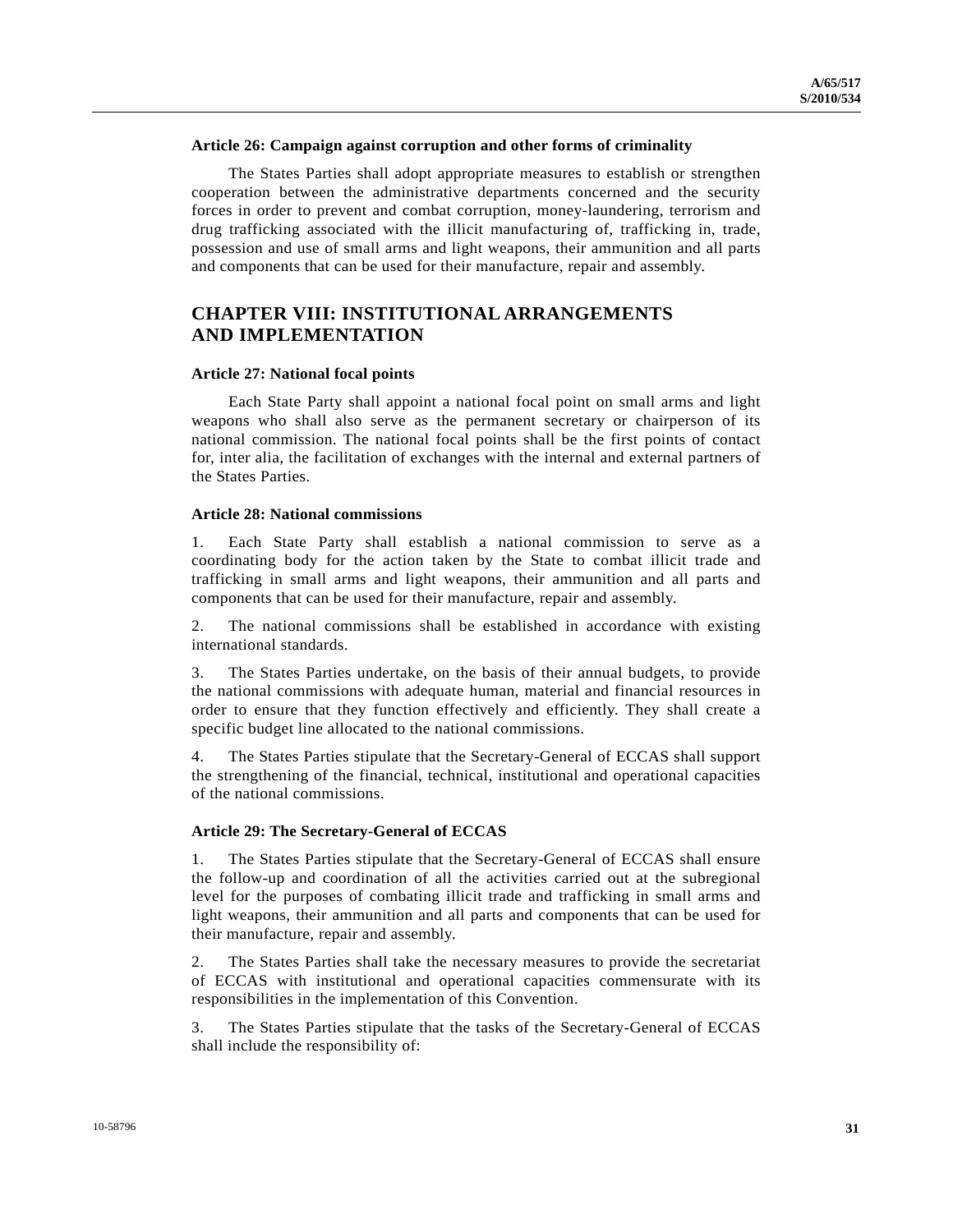(a) Facilitating and encouraging the establishment of a network of civilsociety organizations;

 (b) Mobilizing the necessary resources for the implementation of this Convention;

 (c) Providing financial and technical support to public authorities and non-governmental organizations;

 (d) Preparing an annual report and ensuring follow-up and appraisal of the implementation of this Convention.

#### **Article 30: National action plans**

1. The States Parties undertake to prepare national action plans on small arms and light weapons, which shall be implemented by the national commissions. The national action plans shall be prepared using a data collection process involving all relevant national stakeholders, including civil society organizations, particularly associations of women and youth, who are considered to be the most vulnerable to the dangers posed by small arms and light weapons.

2. The national action plans shall take due account of the findings of studies on the impact of small arms and light weapons on populations and States which the relevant authorities carry out in each State Party.

#### **Article 31: Subregional action plan**

1. The Secretary-General of ECCAS shall prepare an action plan describing all the measures and actions to be taken at the subregional level in order to ensure the implementation of this Convention.

2. The subregional action plan must also lay out the strategy to be carried out by the Secretary-General of ECCAS to promote the signing and ratification of this Convention by the States, as well as its entry into force.

#### **Article 32: Financial support**

 The States Parties undertake to contribute financially towards the implementation of this Convention. They also undertake to support the establishment, by the Secretary-General of ECCAS, of a group of experts responsible for follow-up and appraisal of the implementation of activities.

#### **Article 33: Assistance and cooperation**

1. The States Parties undertake to promote cooperation among States and among various competent government bodies in the implementation of this Convention.

2. The States Parties request the Secretary-General of ECCAS to provide them all necessary assistance to enable them to benefit from the multifaceted support of technical and financial partners, particularly as regards capacity-building for the armed and security forces, the border-control services and all other services involved in combating illicit trade and trafficking in small arms and light weapons, their ammunition and all parts and components that can be used for their manufacture, repair and assembly.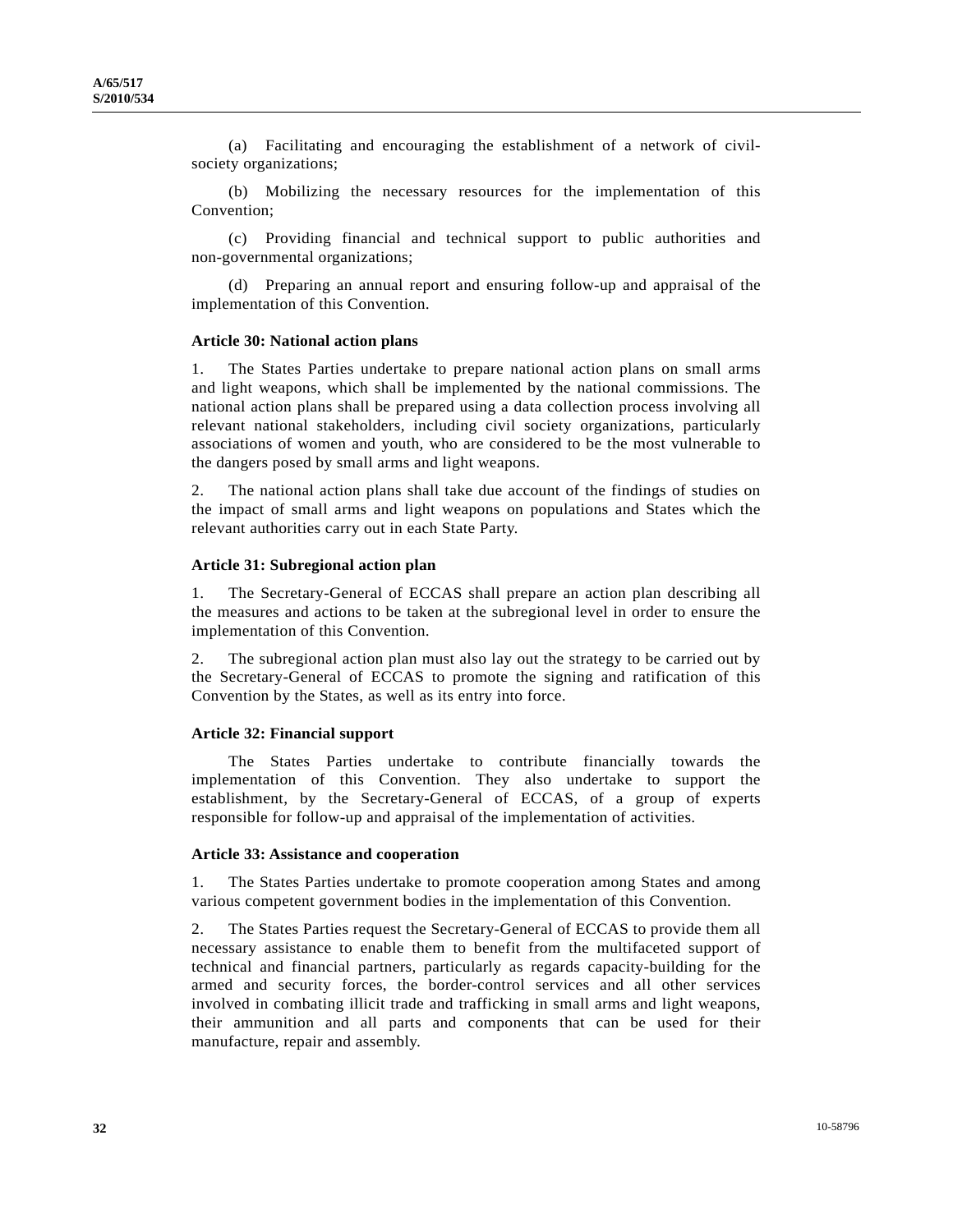## **Article 34: Follow-up and appraisal**

1. The group of experts may seek any information it deems useful to its work in relation to the States Parties and, in particular, from other States Members of the United Nations, the States participating in the Wassenaar Arrangement on Export Controls for Conventional Arms and Dual-Use Goods and Technologies, the European Union and any arms manufacturer or supplier.

2. Each State Party shall prepare and submit an annual report to the Secretary-General of ECCAS on its activities to implement this Convention.

3. The Secretary-General of the United Nations shall convene a Conference of States Parties to this Convention one year after its entry into force.

4. The first Conference of States Parties shall be responsible for reviewing the implementation of this Convention and may have additional mandates in accordance with decisions taken by the States Parties. The subsequent conferences of States Parties shall be held once every two years, beginning two years from the date of the first conference, in order to review the state of implementation of this Convention.

5. Five years after the entry into force of this Convention, the Secretary-General of the United Nations shall convene a review conference. The Secretary-General shall also convene other review conferences at the request of one or more States Parties.

6. The items to be considered during the review conferences shall be considered and adopted within the framework of the United Nations Standing Advisory Committee on Security Questions in Central Africa. The review conferences shall, at a minimum, consider the state of implementation of this Convention.

# **CHAPTER IX: GENERAL AND FINAL PROVISIONS**

## **Article 35: Signature, ratification, acceptance, approval and accession**

1. This Convention, adopted in Kinshasa on 30 April 2010, shall be open for signature to all the States members of ECCAS and by the Republic of Rwanda, States members of the United Nations Standing Advisory Committee on Security Questions in Central Africa, at [xxx] on [xxx], and subsequently at United Nations Headquarters in New York, until its entry into force.

2. Instruments of ratification, acceptance, approval or accession shall be deposited with the Secretary-General of the United Nations.

3. Any other interested State, other than those specified in article 35, paragraph 1, may accede to this Convention, subject to the approval of the Conference of States Parties.

## **Article 36: Entry into force**

1. This Convention shall enter into force 30 days after the date of deposit of the sixth instrument of ratification, acceptance, approval or accession.

2. For each State that deposits its instrument of ratification, acceptance, approval or accession after the date of deposit of the sixth instrument of ratification,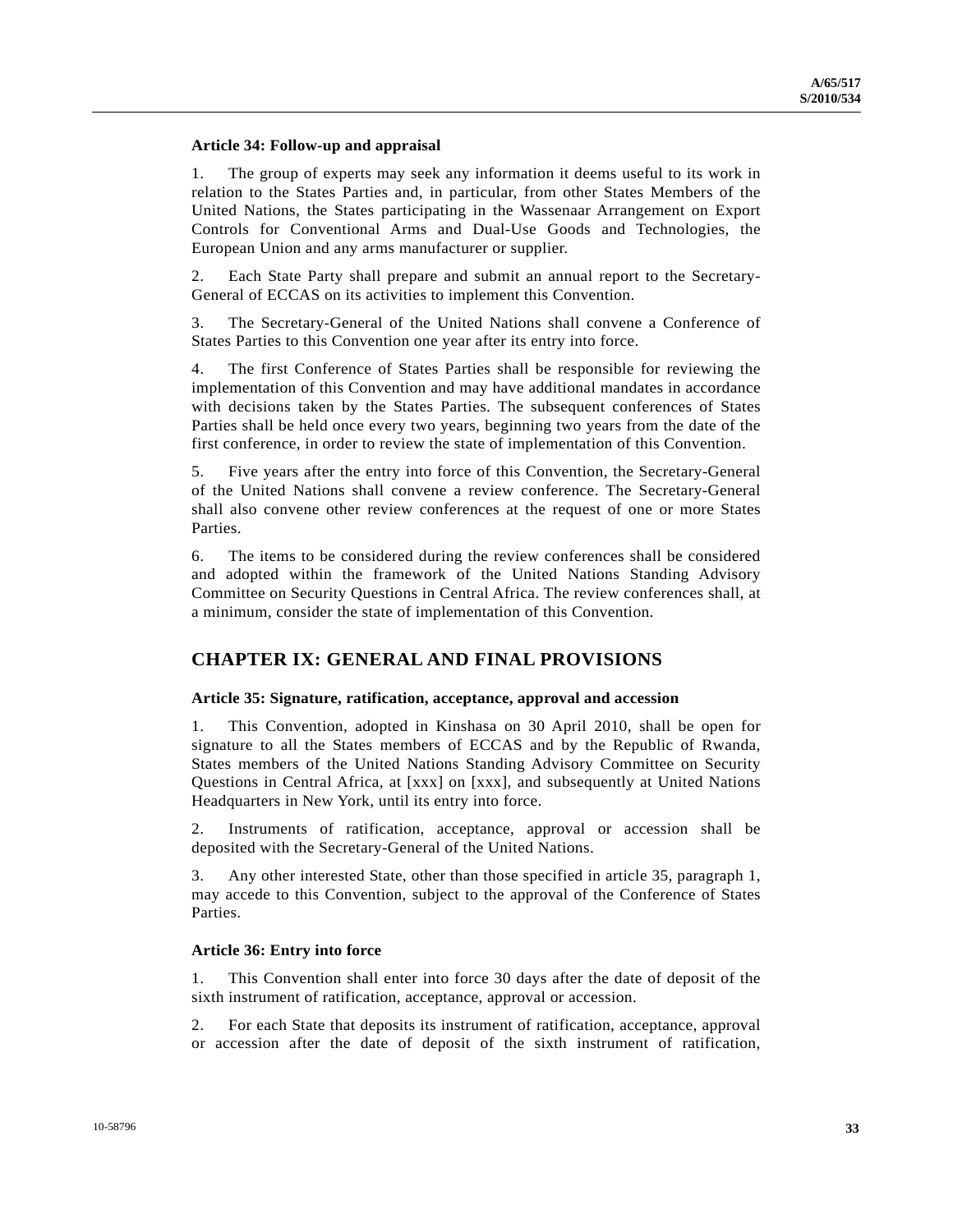acceptance, approval or accession, the Convention shall enter into force 30 days after the date of deposit of that instrument.

#### **Article 37: Amendments**

1. Any State Party may propose amendments to this Convention at any time after its entry into force.

2. Any proposed amendment shall be transmitted to the Secretary-General of the United Nations, who shall circulate it to all of the States Parties at least 90 days before the opening of the Conference of States Parties.

3. Amendments shall be adopted by consensus at the Conference of States Parties.

4. For the parties that have accepted amendments, they shall enter into force 30 days after the deposit of the sixth instrument of acceptance of the amendment with the depositary. Subsequently, they shall enter into force for a party 30 days after the deposit of that party's instrument of acceptance of the amendment with the depositary.

#### **Article 38: Reservations**

The articles of this Convention shall not be subject to reservations.

#### **Article 39: Denunciation and withdrawal**

1. Any State Party, in the exercise of its national sovereignty, shall have the right to withdraw from this Convention.

2. Such withdrawal shall be effected by a State Party by means of written notification, including a statement of the extraordinary events that jeopardized its supreme interests, addressed to the Secretary-General of the United Nations in his or her capacity as depositary, who shall then convey it to the other States Parties.

3. Withdrawal shall not take effect until 12 months after the depositary receives the withdrawal instrument.

4. Withdrawal shall not release the State Party concerned from the obligations imposed on it by the Convention with regard to any violation that occurred before the date when the denunciation took effect, nor shall it hinder in any way the continued consideration of any matter concerning the interpretation or application of this Convention.

#### **Article 40: Depositary and languages**

1. The Secretary-General of the United Nations shall be the depositary of this Convention.

2. The original of this Convention, of which the English, French and Spanish texts are equally authentic, shall be deposited with the depositary, who shall have certified official copies sent to all the States.